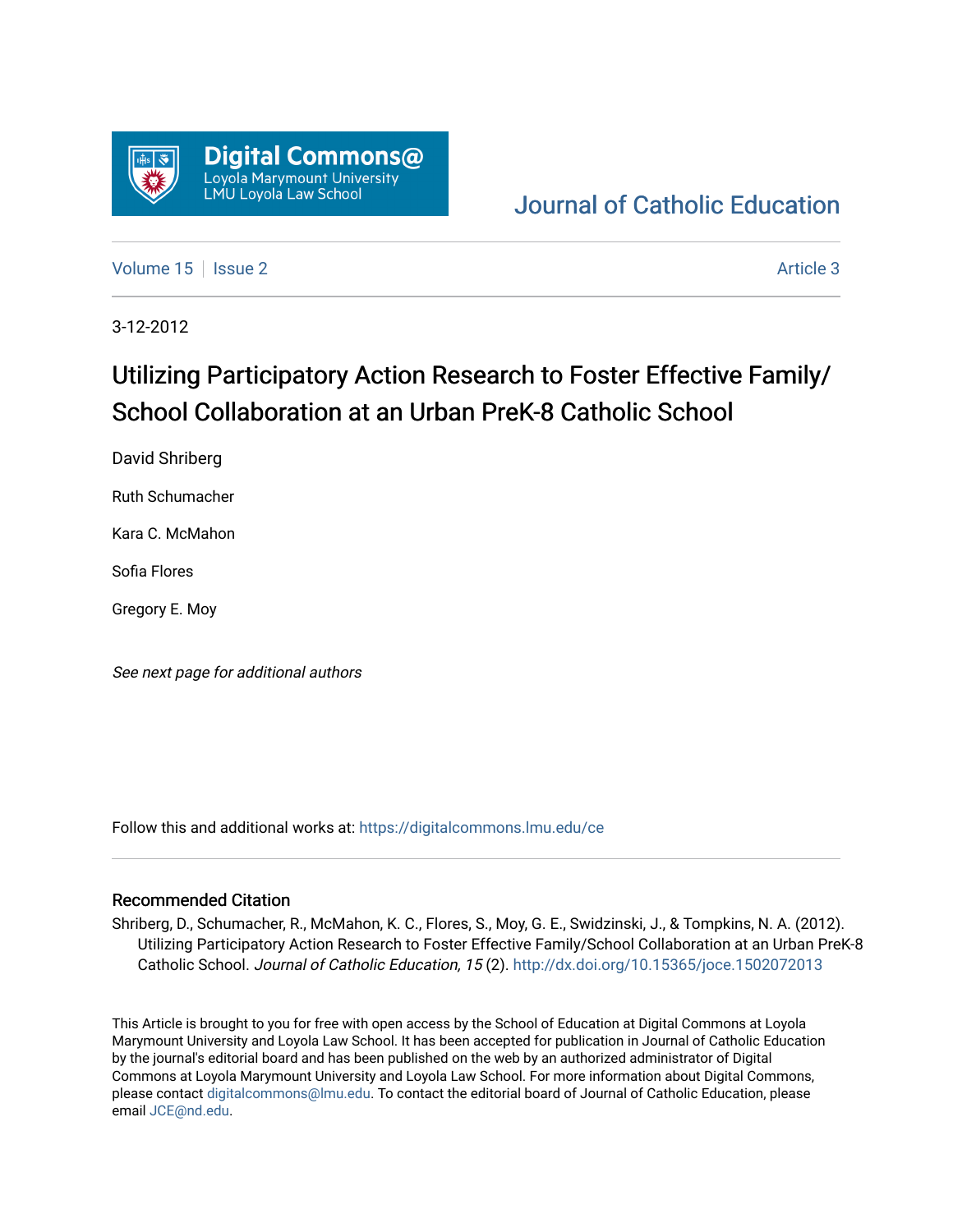## Utilizing Participatory Action Research to Foster Effective Family/School Collaboration at an Urban PreK-8 Catholic School

## Authors

David Shriberg, Ruth Schumacher, Kara C. McMahon, Sofia Flores, Gregory E. Moy, Joanna Swidzinski, and Nicole A. Tompkins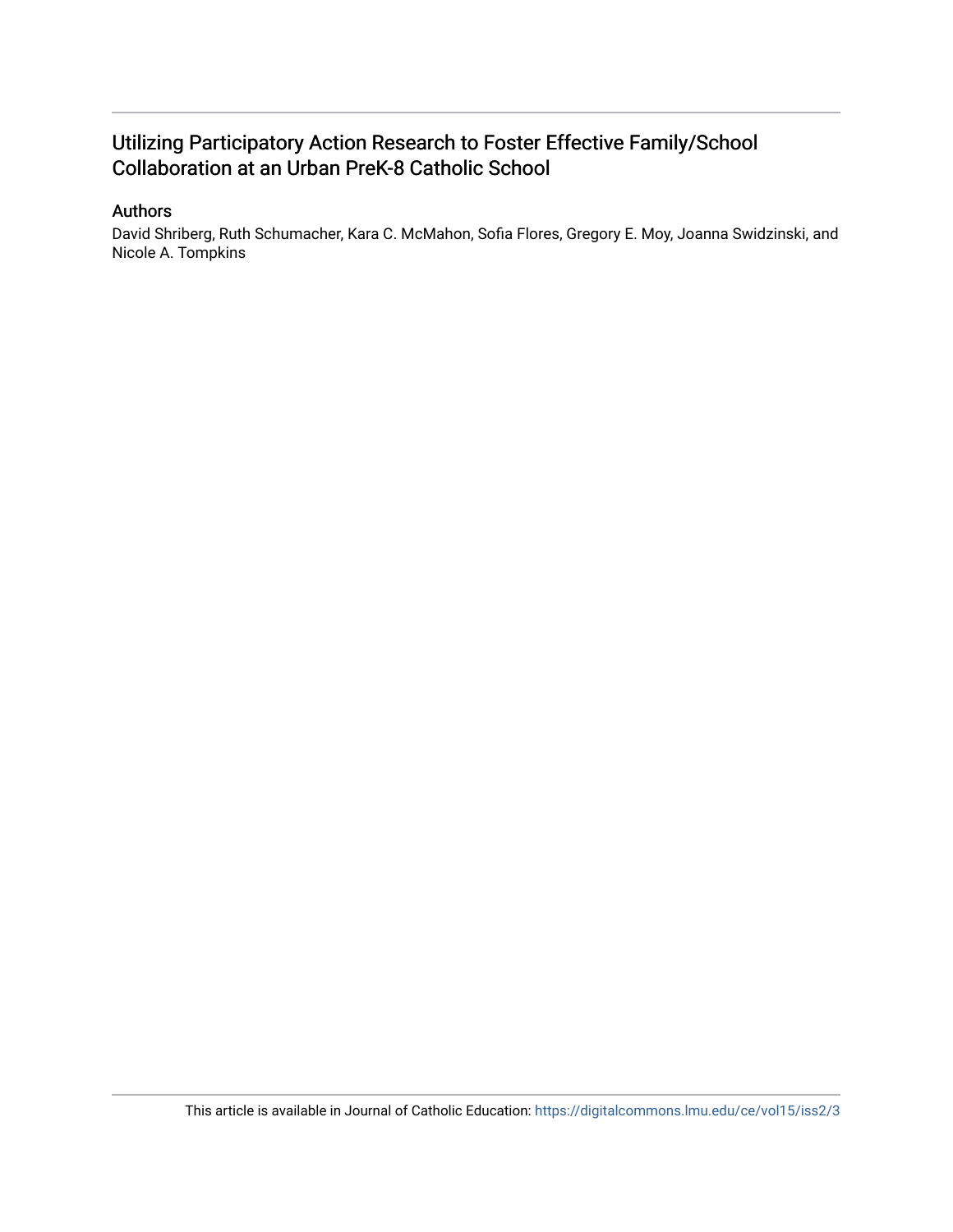## **Utilizing Participatory Action Research to Foster Effective Family/School Collaboration at an Urban PreK-8 Catholic School**

David Shriberg, Ruth Schumacher, Kara C. McMahon, Sofia Flores, Gregory E. Moy, Joanna Swidzinski, and Nicole A. Tompkins Loyola University Chicago, Illinois

*This paper describes a study focused on promoting culturally responsive collaboration practices at an urban preK-8 Catholic school. Using participatory action research (PAR) as its framework, a team of school stakeholders and university faculty and students from the psychology department partnered to create a participantdriven data collection and analysis procedure that culminated in the implementation of a new communication mechanism judged by educators and parents to have*  led to significant improvements in family-school communications. Lessons learned *from this experience, particularly as they relate to the use of PAR principles in an urban Catholic school, will be shared.*

 $\prod_{\text{olic}}$ n a recent edition of *Catholic Education: A Journal of Inquiry and Practice*, Cook and Simonds (2011), reflecting the core principle of charism, made a call for relationships to be the organizing element that distinguishes Catholic education. They define relationships broadly to include each individual's relationship with self, God, and others within a Catholic school community. Primary among these relationships is the collaboration between teacher and parent in the education and development of students. Frabutt, Holter, Nuzzi, Rocha, and Cassell (2010) note that "over 300 years of official Church teachings and documents affirm the importance of this home-school relationship, yet relatively little research has systematically explored the need and value of parent involvement in the school community" (p. 25). In a national survey of 1,047 pastors with parish schools, parent involvement was ranked fourth (out of 16 priority areas) in importance after Catholic identity, finances, and longrange planning. However, when asked to rate areas being currently addressed in their schools, parent involvement fell to eighth out of the 16 priority areas (Frabutt, et al., 2010). Pastors located in the inner city, moreover, were more likely to rate the importance of parental involvement in school governance and policy development higher than any other locations (except rural schools where parental involvement in school governance was also ranked highly, see

*Catholic Education: A Journal of Inquiry and Practice*, Vol. 15, No. 2, March 2012, 226-252 © Trustees of Boston College.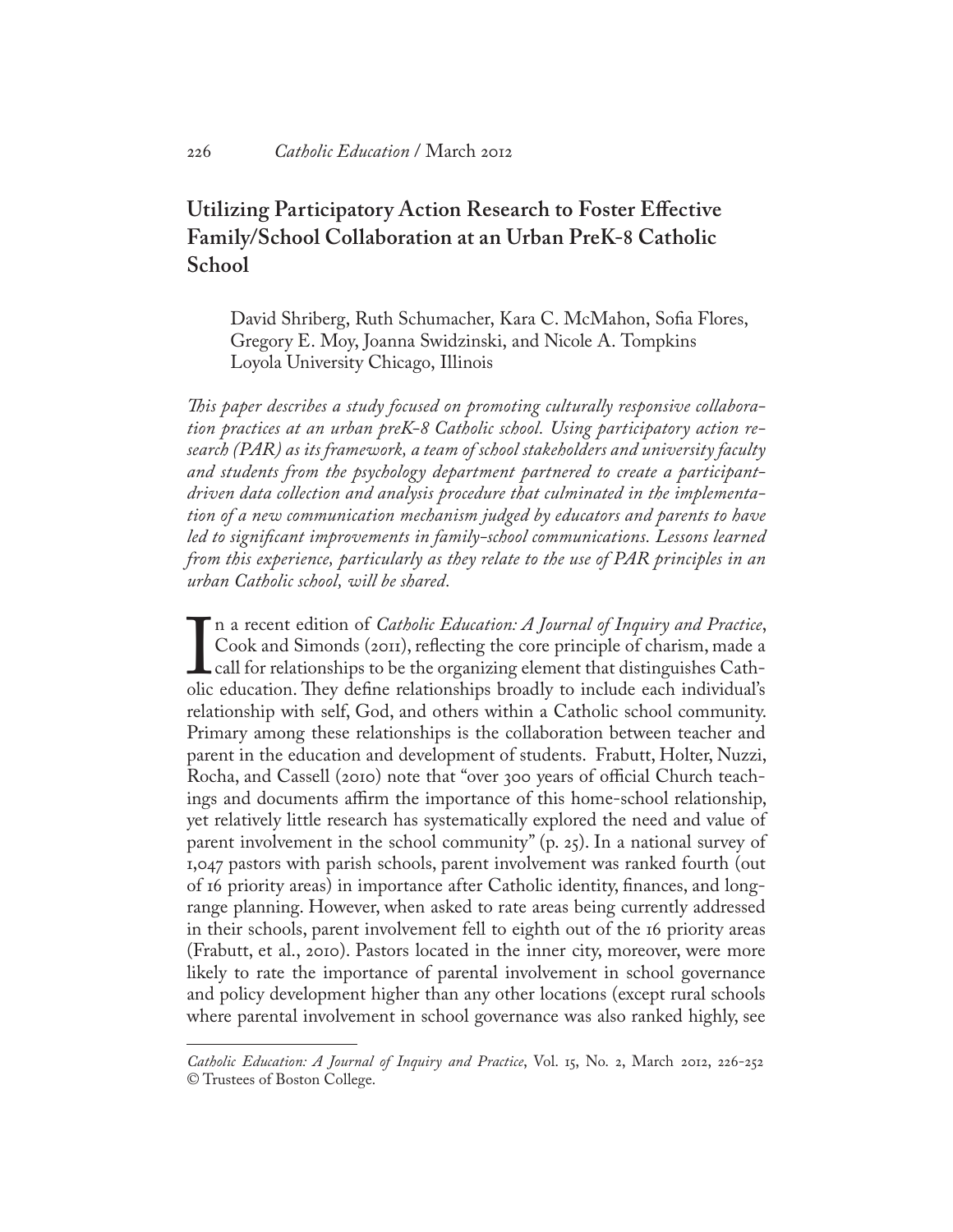Frabutt, et al., 2010).

Further underscoring the necessity for more effective family engagement are some of the demographic changes that have occurred in urban Catholic schools in recent history. Urban Catholic schools have become more diverse, serving students and families of varying racial, ethnic, economic and religious backgrounds (Center for Applied Research in the Apostolate, 2006; McDonald & Schultz, 2009). In a snapshot of urban Catholic schools provided by Joseph O'Keefe and his colleagues (O'Keefe, Greene, Henderson, Connors, Goldschmidt, & Schervish, 2004), 40% of schools surveyed reported increases in minority student enrollment between 1995 and 2000. Hallinan and Kubitschek (2010) attribute this increasing diversity to the efforts of Catholic educators to draw upon a broader, nontraditional demographic to sustain inner city schools. Despite increasing diversity among students and families within Catholic school communities, staffs remain predominately White (72%) (O'Keefe, et al., 2004). The need to improve school-family collaboration is supported by research that suggests cultural barriers often exist between minority families and educators who are primarily White (Delpit, 1995; Harry, 2008). There is also evidence that student achievement can be improved across racial, ethnic, and socioeconomic lines through more effective parental engagement (Esler, Godber, & Christenson, 2008). Given these findings, the need for new models of active collaboration between families and schools within the framework of Catholic education is apparent.

## **Participatory Action Research, Social Justice, and Family-School Collaboration**

The goal of this study was to use a socially just process to develop effective family-school collaboration practices at an urban Catholic school via a partnership between the school and graduate students and faculty affiliated with a school of education at a Catholic university. Social justice is not easily defined, but is associated in education with the idea that all individuals and groups must be treated with fairness and respect and that all are entitled to the resources and benefits that the school has to offer (North, 2006). Sander, Sharkey, Groomes, Krumholz, Walker, and Hsu (2011) offer the following definition:

Social justice is an advocacy-related construct that includes three specific, but not always distinct, ecological system qualities that promote educational success and psychological well-being: access to necessary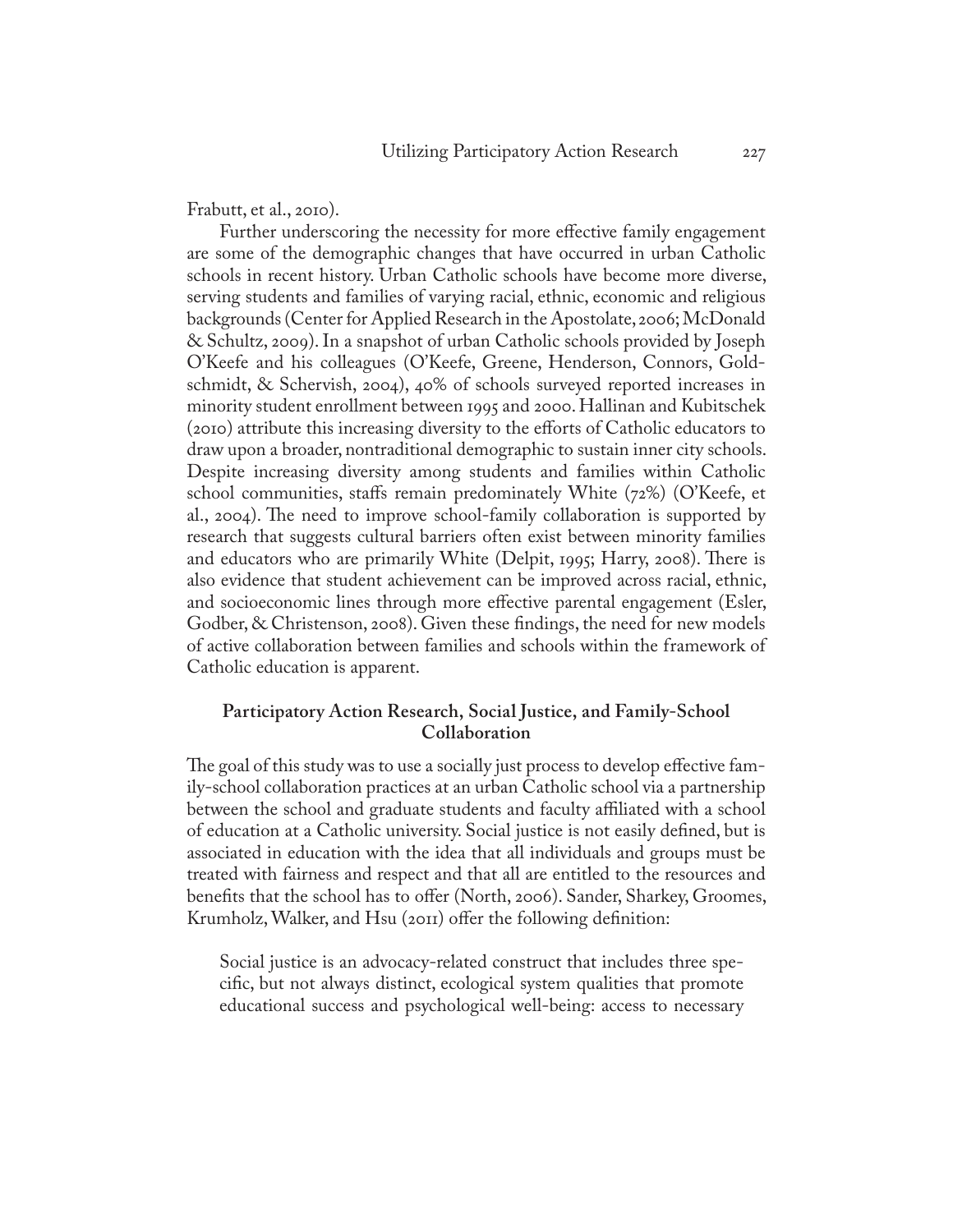and appropriate resources, experiences of being treated with respect, and fairness.

In a recent article calling for more rigorous scholarship assessing the social justice impact of partnerships between Catholic universities and Catholic K-12 schools, Whipp and Scanlan (2009) laid out four primary questions to guide such initiatives:

1. Who is being served by these partnerships and who is being excluded?

2. To what extent are these partnerships enabling the partnering Catholic institutions to take specific actions that expand/maximize opportunities for students and families who have been traditionally marginalized in schools by barriers of race, socioeconomic class, language, and/ or disability?

3. In what ways do these partnerships directly promote tangible manifestations of social justice in schools, such as improved student learning and reductions in barriers to learning for traditionally marginalized students?

4. How do these partnerships offer opportunities for students, faculty, and other stakeholders to link their actions for social justice with the growth and development of their religious faith? (Whipp & Scanlan, 2009, pp. 209-210)

This study was guided in large part by the first three of these questions. Consistent with the social justice ideas of treating others with fairness and respect, the overarching goal of this study was not to impose a university-driven model of family-school collaboration. Rather, the goal was to partner with the school to create a culturally responsive approach to school improvement that reflected the goals, assets, and unique attributes identified by key stakeholders. Participatory action research (PAR), with its philosophical stance that research should be done with people and not to people (Dworski-Riggs & Langhout, 2010; Evans, Prilleltensky, McKenzie, Prilleltensky, Nogueras, Huggins, & Mescia, 2011), provided the framework for addressing these issues through a socially just process.

The ultimate goal of PAR is "to build a community's capacity to solve self-identified problems and to promote health and social justice" (Hughes, 2003, p. 41). In fostering active participation of stakeholders in the research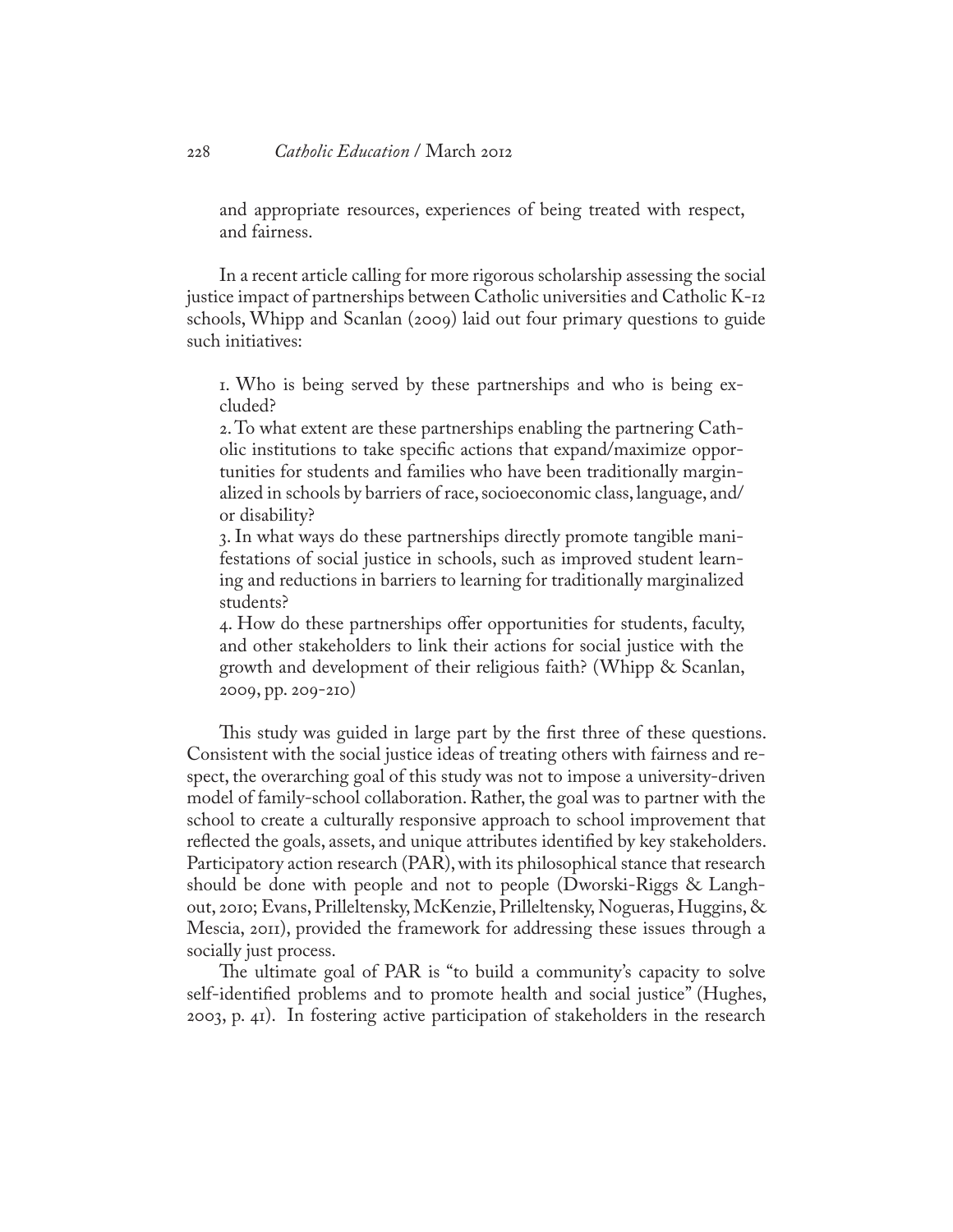process, PAR strives to facilitate ownership of interventions across all stakeholder groups. The idea is that this kind of involvement will produce a commitment to culturally relevent and effective change that will be sustained after the completion of the project (Hughes, 2003; Nastasi, 2009). Conde-Frazier (2006) argues that PAR is particularly well-suited for religious educators due to its emphasis on social justice and community building. Additionally, given the egalitarian nature of the PAR approach, there are many examples of PAR being particularly well-suited to initiatives centered on fostering effective family-school partnerships in schools (Deslandes, 2006; Ditrano & Silverstein, 2006; Dworski-Riggs & Langhout, 2010; Ho, 2002).

While nonprescriptive, there are four action steps characteristic of the PAR approach (Stringer, 2007). The first step is "planning a research process." At this stage, the primary goal is relationship building and laying the groundwork for effective collaboration. In the case of this study, the first stage involved identifying a school principal who shared a common understanding and vision with the university researchers regarding social justice, family-school collaboration, and eliciting and valuing family input. Once this connection was made, a work team was established and an overall approach to data collection was created.

The second step is "building a picture." At this stage, the research team devises a methodology for gathering pertinent data that has the potential to advance the designated structure (in this case a preK-8 urban Catholic school) toward the shared goals and vision. In the third step, "interpreting and analyzing," qualitative and quantative data are analyzed utilizing an iterative process whereby tentative conclusions are brought to the research team and shared with stakeholders. These conclusions are then revised based on feedback from all parties. The final stage is "resolving problems and implementing sustainable solutions." As with the other stages, the central idea in this stage is that those most affected by any "solution" should have significant say as to how interventions are implemented and (if judged to be effective) sustained. These four steps formed the framework for action for this study.

#### **Study Development and Rationale**

The research study described in this article developed over time as part of a partnership between an urban Catholic university and a preK-8 Catholic school located in the same city. The partnership got its start when a university faculty member sought out recommendations for schools that might be open to engaging in a PAR project centered on promoting effective family-school collabora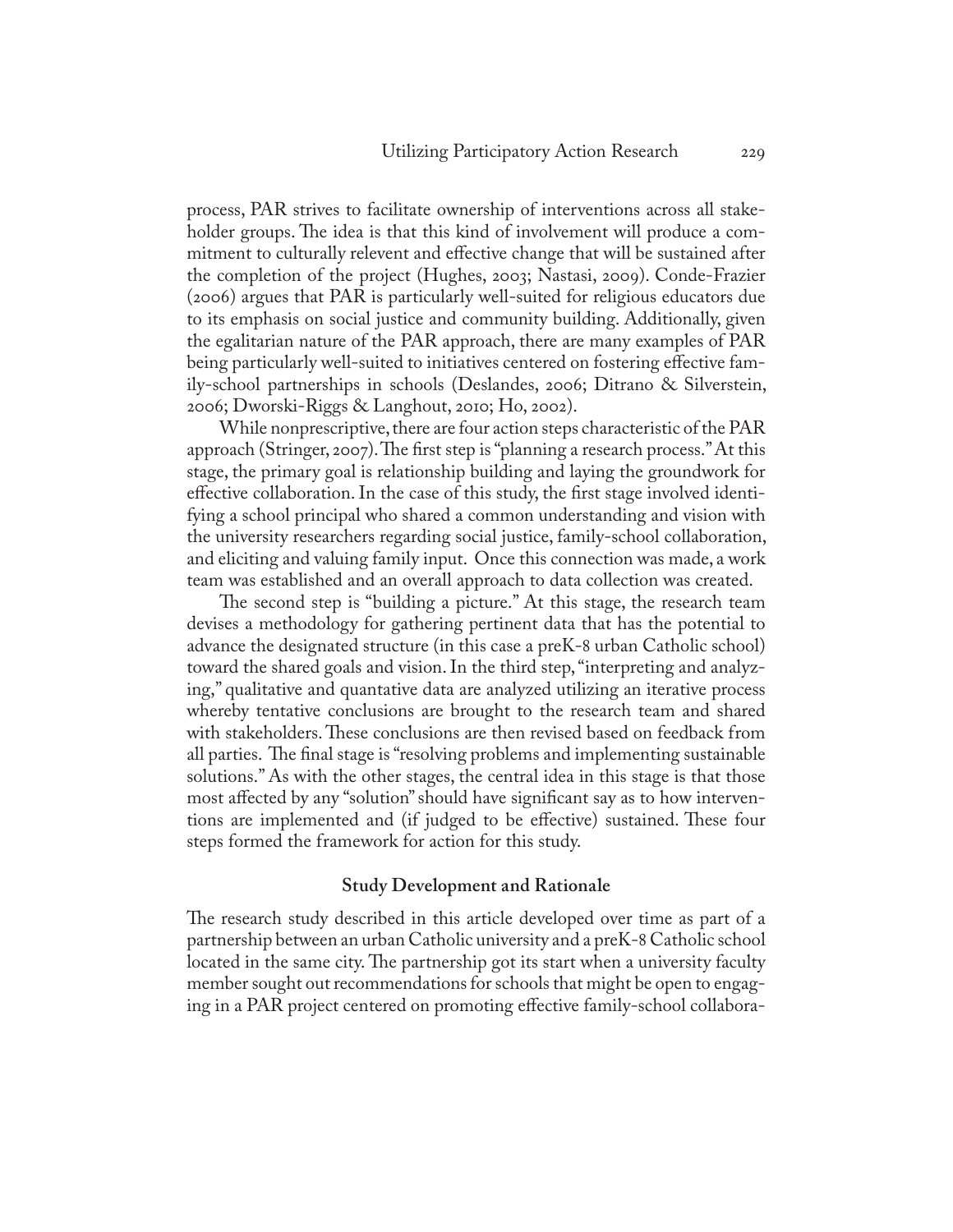tion practices. Based on the university researcher's goals and approach, a colleague familiar with preK-12 Catholic education recommended the principal and school where this study took place. The decision to work with this school was based on three factors: 1.) the long-term stability of the school, which has been in operation for over 80 years and has continued despite the closure of the parish formerly attached to this school; 2.) the presence of a strong principal with an extensive history at the school; and, 3.) the possible alignment between the values and goals of the school principal and university faculty researcher as they relate to family-school collaboration and social justice.

In the fall of 2007, an initial meeting was held with the school principal and university researchers to discuss their vision for family-school collaboration. Through this dialogue, it became apparent that all parties shared a common goal to improve family-school collaboration using a methodology consistent with social justice principles. The next step was to recruit two teachers and two parents/family members to form a work team responsible for establishing the research agenda for the project. This team (school principal, two educators, two parents/family members, university faculty member, and four university graduate students) first met approximately two weeks later, at which time they agreed upon a shared vision of effective family-school collaboration. This group continued to meet approximately once a month for the next two and one-half years, ultimately devising a two-part research plan involving a needs assessment (described below as "Phase I") and intervention based on the results of the needs assessment ("Phase II").

## **Phase I: Needs Assessment Methods**

The needs assessment consisted of two stages. The first stage, which took place at the very end of the 2007-08 academic year, consisted of a parent survey. University team members compiled and analyzed the data utilizing item means and listing out all open-ended responses. The full work team (university and school) then met to discuss the main themes and take-aways from the results.

While the survey provided the opportunity to cover a wide variety of topics, it was understood from the outset that in starting with a survey the group was choosing to value breadth of information over depth. As such, the plan was to utilize the survey to identify potential priority topic areas and then follow up with focus groups in order to obtain more detailed information regarding these priority areas. Accordingly, the survey results (item means and the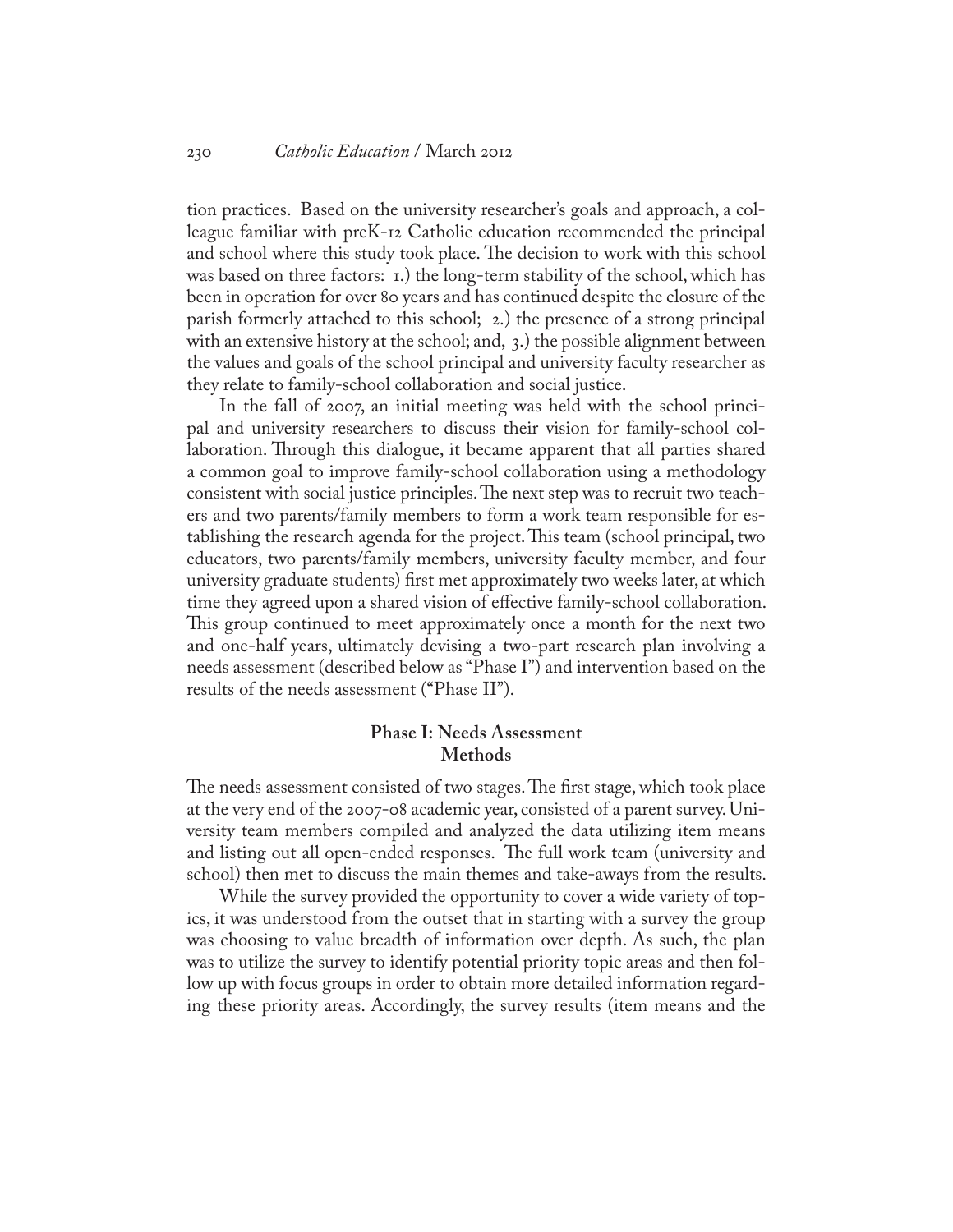work team's initial interpretations written in a few short paragraphs) were sent home to families and shared with all of the educators in the fall of 2008 with an invitation for feedback. The work team members then followed up with the groups they represented (e.g., the teachers led a discussion of survey results at a faculty meeting, the parents/family members sought out feedback from other parents/family members informally) to get their feedback on the work team's interpretation of the results. Based on stakeholder feedback, the work team felt that no substantial interpretive changes were required.

During the fall of 2008 focus group topic areas and protocols were created by the work team. Participants were recruited in early 2009, with results initially analyzed by the work team and then presented to the entire school community (following the same iterative stakeholder feedback process as occurred with survey results) for feedback in the spring of 2009.

#### **Participants**

The participants in the needs assessment included parents and other adult family members (e.g., grandparents) of students who attend this school and the educators who teach at the school. The age of adult participants was not asked, but the estimated age range was approximately 22 to 70 years. While family member race and ethnicity was not asked, according to the school's principal 99% of the students at this school are African-American and 1% are Latino. The age of educators who participated in this study was not asked, but the estimated age range was approximately 24 to 70 years. According to the school's principal, there are 13 full-time educators at this school, 10 of whom are White, two who are African-American, and one Latino.

According to school records, there were approximately 150 families who had at least one child attending this school at the time the survey was administered (spring 2008). Approximately 75% (n=113) of these families completed the survey. Of the participants who completed the survey, 23% had children in preK-K, 40.7% had children in first through third grade, 57% had children in fourth through eighth grade, and 9.7% had children who had graduated from this school (totals are more than 100% since some families had more than one child in the school). Four parent focus groups (with a total of 17 participating parents), and two teacher focus groups were held during the spring of 2009. All full-time teachers (n=13) participated in the teacher focus groups.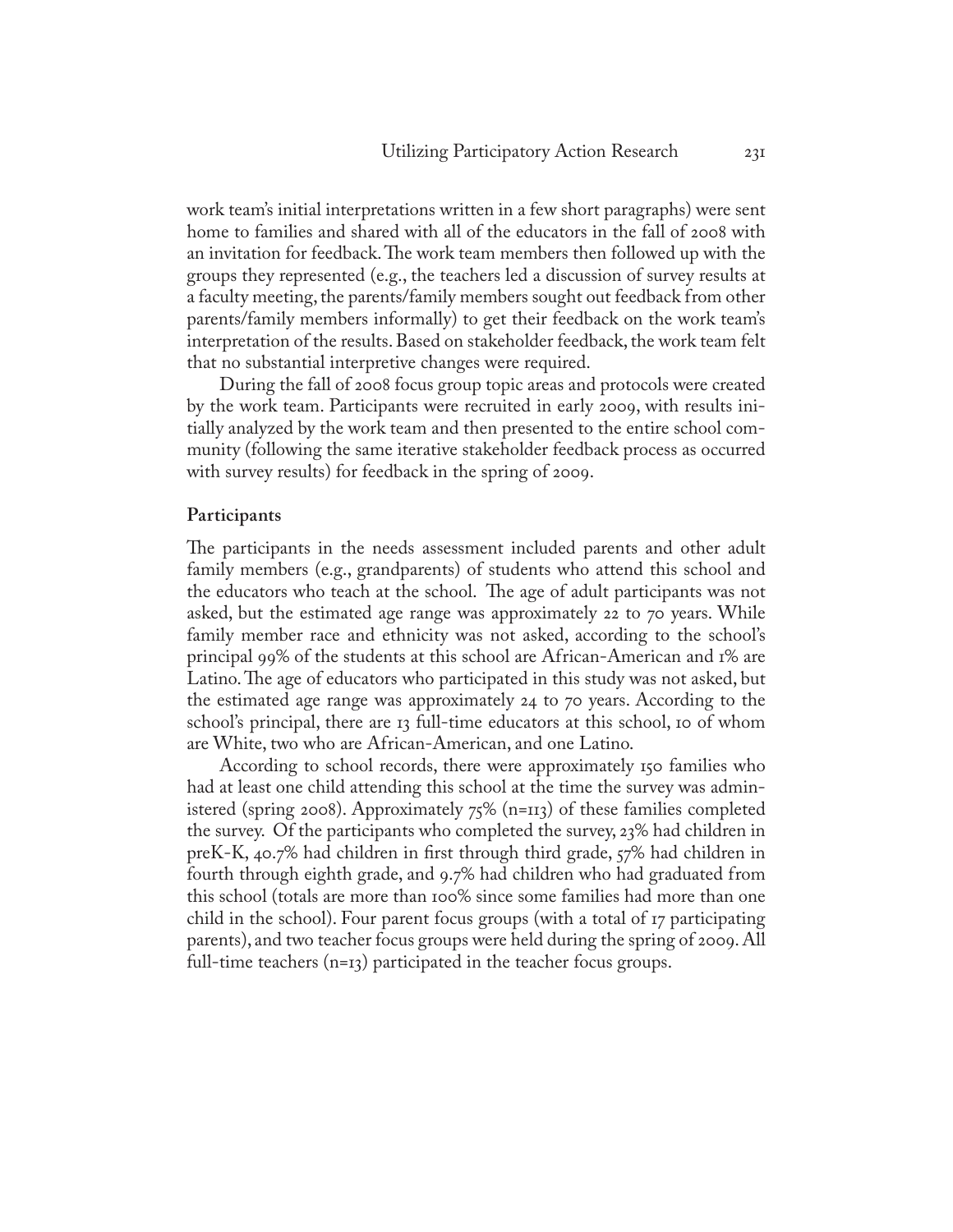#### **Instruments**

The initial methodology used was a 32-question parent survey with two openresponse questions. This survey, developed by the work team, was an adaptation of Sheldon and Epstein's (2007) well-validated "Parent Survey on Family and Community Involvement in the Elementary and Middle Grades." This instrument was modified for two primary reasons. First, work team members wanted to ask about some specific activities/components of the school that were not covered by Sheldon and Epstein's survey tool. Second, some questions were either modified or added to reflect the unique mission of a Catholic school (e.g., questions related to the school's religious environment).

The first open-response question asked respondents to list out the positive elements in the current way that faculty and staff at the school interact with families. The second question asked parents to provide specific examples of how faculty and staff could improve their collaboration with families. Space was provided on the survey for participants to include additional comments.

Focus group questions were framed around four sections: Communications; School Discipline; Learning Styles; and, Extracurriculars. These sections were created by the work team based on themes (see results section) that emerged from the initial survey findings. The focus group questions are provided in Appendix I.

#### **Phase I Findings**

Survey results, arranged from highest to lowest mean response, are presented in Table 1. As the data from Table 1 indicates, the responses suggested that respondents were satisfied and had a favorable opinion of the school. On a scale of 1-5, with higher ratings indicting higher levels of satisfaction, the highest rated items tended to reflect the parents' overall view of the school and its Christian mission. Items that were rated somewhat less favorably (relative to other items on the survey) tended to have to do with specific elements of the school, such as the availabily (or lack thereof ) of extracurricular activities, the condition of the school buidling, and their child's view of their teacher.

Qualitative data from the two open-response questions shed light on these ratings, particularly in terms of areas for growth. On the positive side, there was consistently high regard for the academic curriculum and for the general sense of community within the school. A representative parent comment regarding academics was "they really emphasize a great academic curriculum. I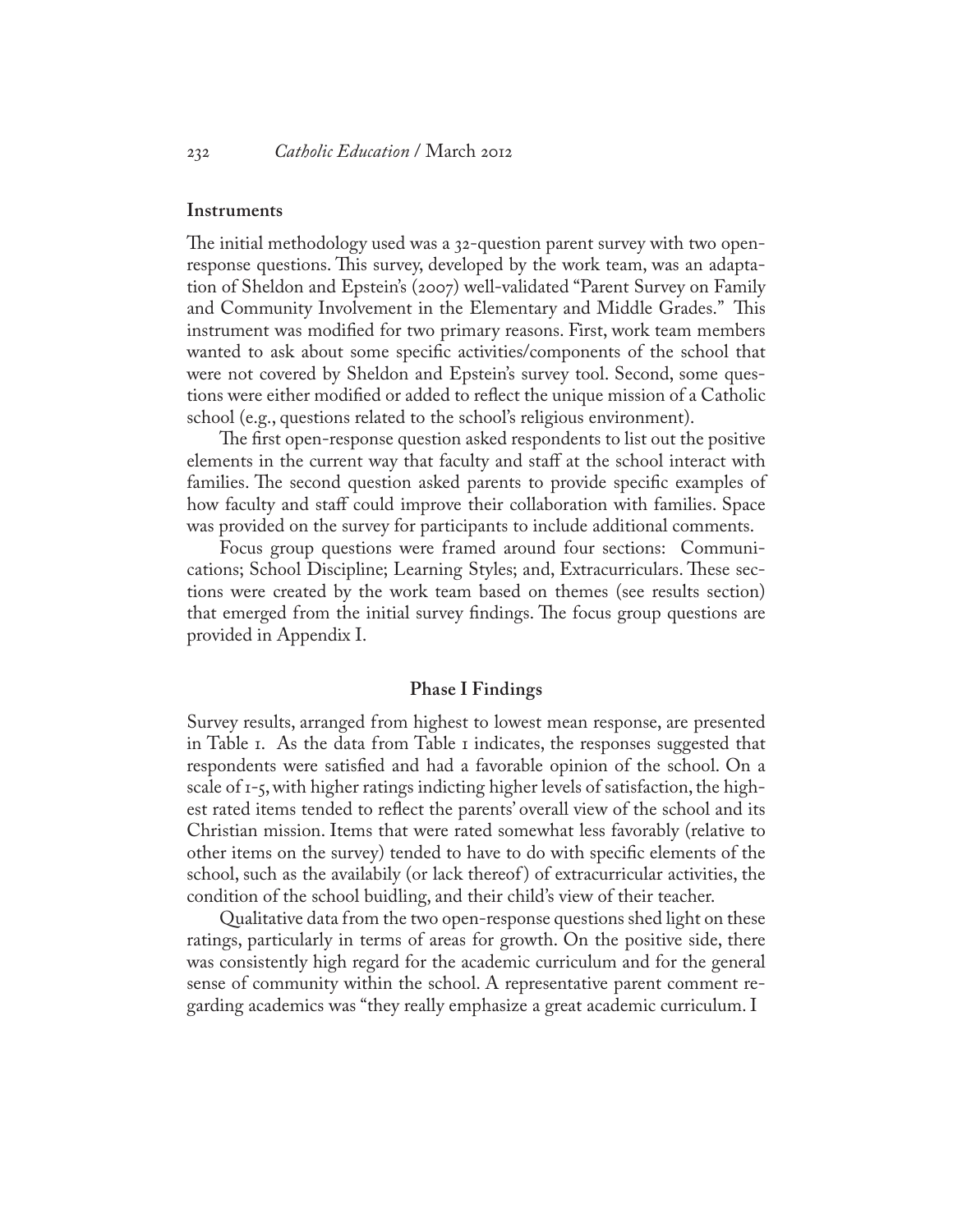Table 1

*Parent Survey Quantitative Questions and Results- Phase I*

| <b>Survey Question</b>                                                     | Mean |
|----------------------------------------------------------------------------|------|
| I am glad my child(ren) is a student at XXX school and not a public school | 4.67 |
| I feel that the Christian environment is a good thing about XXX            | 4.64 |
| I feel welcome at school                                                   | 4.61 |
| I am kept informed of my child's progress academically                     | 4.58 |
| My child is taught to be responsible for his or her behavior               | 4.55 |
| The principal is easy to reach                                             | 4.54 |
| I am kept informed of what is going on at school                           | 4.52 |
| The academic standards and expectations for my child(ren) are high         | 4.50 |
| I would recommend XXX school to other families or parents                  | 4.50 |
| I feel that my child's race/culture is recognized and celebrated           | 4.49 |
| I feel that my child is safe while at school                               | 4.49 |
| The principal is approachable                                              | 4.47 |
| The teachers are easy to reach                                             | 4.47 |
| I feel the teachers are approachable                                       | 4.45 |
| The teachers care about my child(ren)                                      | 4.45 |
| My child can get extra help from his or her teacher when needed            | 4.44 |
| Any questions I ask are fully answered                                     | 4.41 |
| I feel that the staff respect cultural diversity                           | 4.41 |
| I feel that my family is treated fairly                                    | 4.40 |
| I feel that the teachers respect my role as a parent                       | 4.34 |
| My child(ren) is happy to be attending school                              | 4.31 |
| My child/ren's work is graded fairly                                       | 4.24 |
| Overall satisfaction with XXX school                                       | 4.23 |
| The discipline strategies are appropriate and adequate                     | 4.18 |
| My child receives an appropriate amount of homework most nights            | 4.15 |
| My child(ren) is happy with his or her teacher                             | 4.07 |
| I would like to be more involved at school                                 | 4.06 |
| We need more things for the children to do after school                    | 3.97 |
| The extracurricular activities offered benefit my child                    | 3.92 |
| I am satisfied with the extracurricular opportunities for my child         | 3.87 |
| I am satisfied with the condition of the building and facilities           | 3.66 |
| I have to assist my child in order for him or her to complete the homework | 3.30 |

*1= strongly disagree, 5=strongly agree*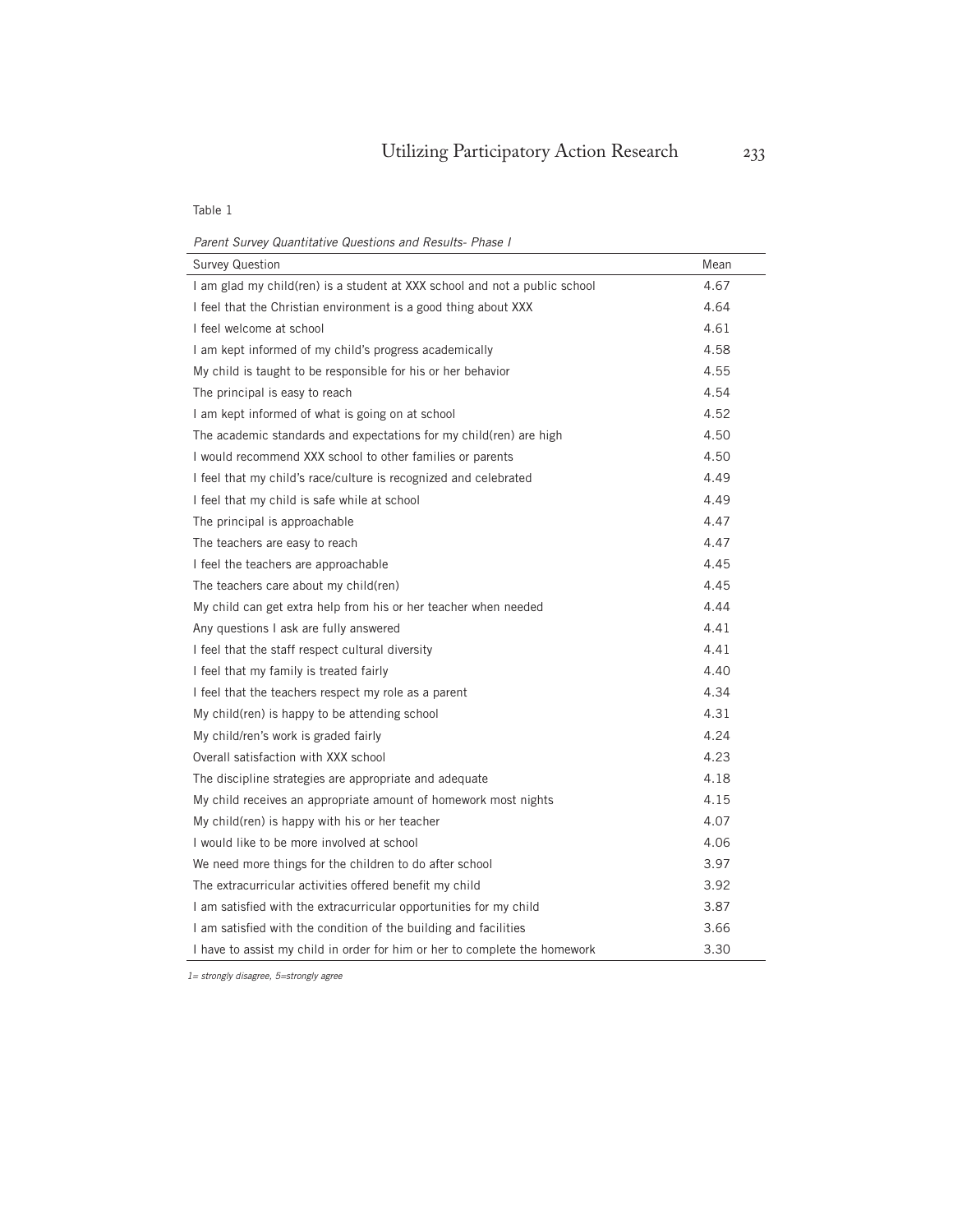appreciate it." In a representative comment about the school community, another parent wrote, "They know all children by name-also parents and grandparents. When my child is promoted they know the teacher and the teacher knows my child. It's comforting."

Conversely, when participants were asked to describe how they view collaboration between families and staff at the school, gaps in communication were frequently cited. Sometimes these gaps related to perceived inconsistencies between teachers in how they approach communication with parents. Wrote one parent, "Ensure that follow up information is clear and correct. Sometimes you are given different information from different teachers."

Additionally, many parent respondents indicated that they desired more frequent communication from their children's teachers. Many times parents did not specify a specific topic area that they desired more frequent communication about ("communicate with parents more" was a common response). When parents did specify, the most common areas where more effective communication would be helpful included student behavior and student learning styles. For example, one parent said simply "contact parents when there is a problem with behavior." Other parents were a bit more detailed, such as one who wrote, "I feel that some of the teachers need to access each child's individual characteristics when judging or assessing him." Another parent wrote that "some teachers may be too quick to judge" in reference to students' learning styles and behaviors.

Based on participant responses and discussions within the project work team and between team members and school stakeholders, four major themes emerged that indicated potential areas for improvement: communication; school discipline; learning styles; and, extracurriculars. These content areas became the organizing framework for the focus groups that followed the survey.

Appendix I includes the focus group questions and prompts. Based on guidelines provided by Ritchie and Lewis (2003), the approach to data analysis was an inductive constant comparison analysis. In this process, results from each focus group were reviewed independently by two university coders. The two coders each listed the topics that they felt best captured the broad themes that emerged from the interviews. Once this was done, the coders came together and discussed the broad themes identified and developed consensus on the language used for each identified theme.

Through this process, the primary theme identified by all focus groups was an interest in improved communication between parents and teachers. "Improved communication" typically referred to both frequency and content.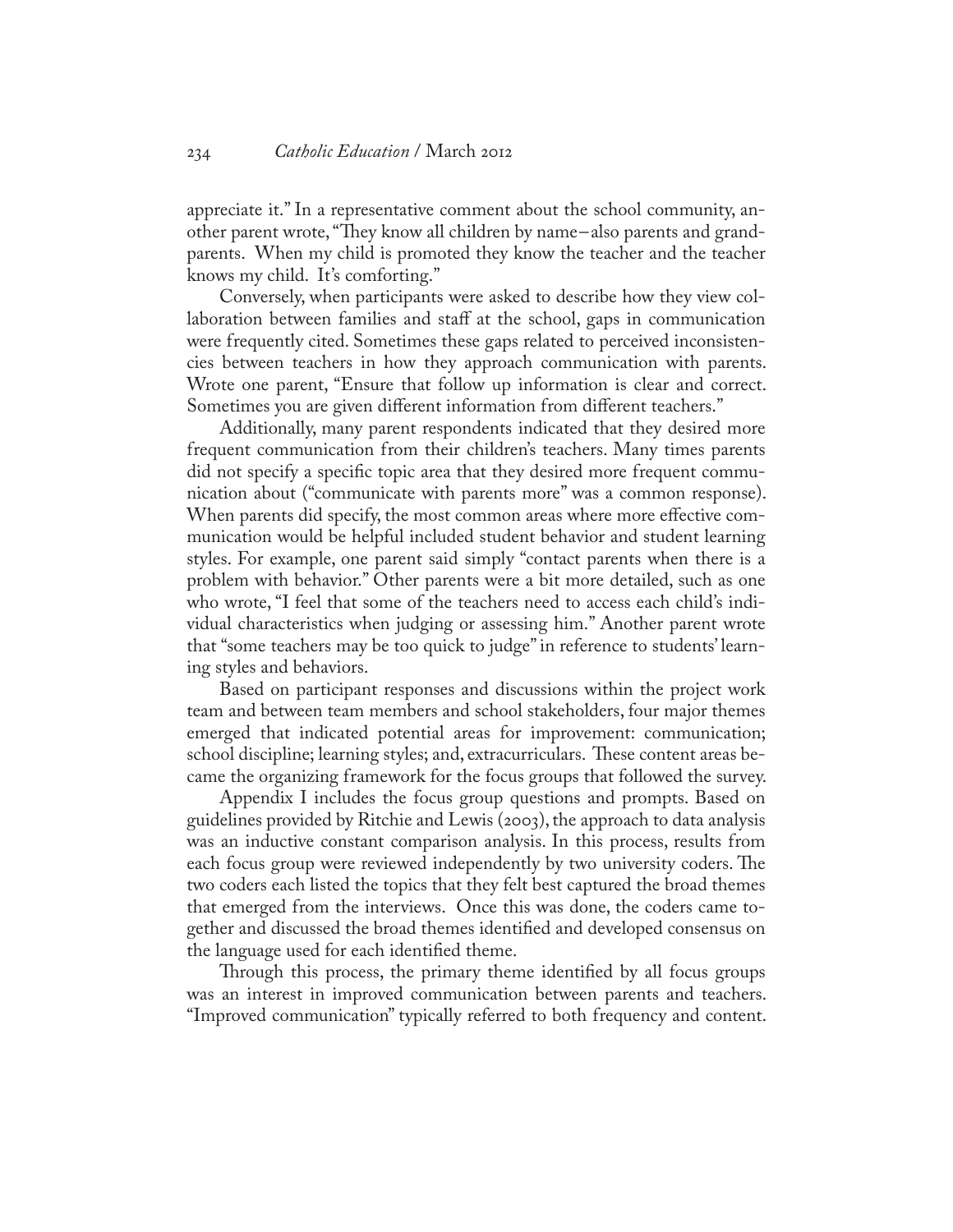In the focus groups, parents stressed that they would like to know pertinent information (e.g., if their child was perceived by the teacher to be struggling academically and/or behaviorally) as early as possible so they can support the teacher and their child. Here is how one parent described her experiences:

When there's a problem, I have had a few incidents with my son and they tell him that he needs to tell me, but if he's in trouble he's not going to tell me so then I don't know. Then I send him to school the next day with his grandmother who is disabled, and they say he wasn't supposed to come back to school until he notifies his mother, and I'm like, well, I didn't know because the school didn't notify me… regardless of how much responsibility [we're trying] to teach the child, still notify me as the parent.

Added another parent,

As far as the communication and respect, I think the teachers need to know if it's an ongoing issue they have to take time to let the parents know because if we don't know then we can't address it. If we don't know then we can't solve the problem. If we don't know then it's going to continue to be an ongoing problem and the problem will never be fixed and we want to fix the problem.

Teachers also expressed that at times it is challenging to connect with parents by phone or in person during the hours teachers have available. Said one teacher:

[a barrier to communicate with parents is that] some parents don't have computers… some parents don't work hours conducive to get to a meeting after school or before school because they don't work an 8-5 office job and they work in careers where if you don't work you don't get paid. And so there's not an incentive to take time off work to come to school because it's costing a lot of money.

In summary, through the needs assessment process based on PAR principles, communication emerged as a primary theme area. Accordingly, the work team began to focus on potential interventions that might improve communication between families and staff at the school.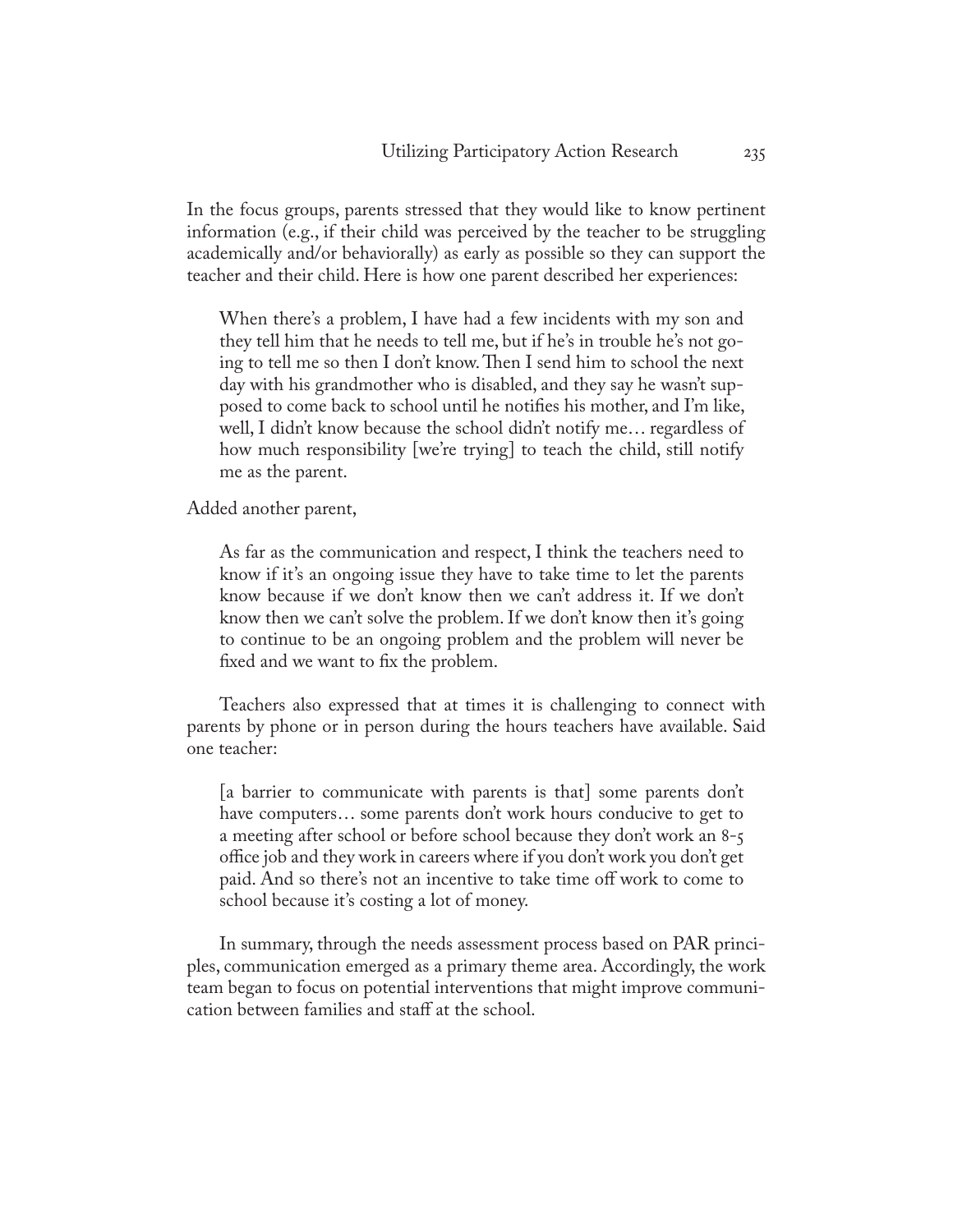## **Phase II: Intervention Methods**

Once the needs assessment was completed, the work team met to discuss possible interventions that had the potential to improve family/school communication. Based on the recurrent theme of both parents and educators desiring more frequent communication, particularly when the student was believed to be struggling in some way, the team determined that a weekly update form would be the first intervention implemented at this school. Specifically, the plan called for teachers to provide weekly update forms on each individual student that parents were expected to sign and return with their own feedback. These update forms were not meant to replace direct conversation, but rather to serve as a mechanism for both teachers and parents to stay in regular contact. If a student was failing a class, for instance, parents would have several written indicators from the teacher that the student was struggling. Similarly, if a parent had a concern with something going on in the classroom, they would have several opportunities to voice their concerns in writing.

#### **Participants**

Fifty-eight (38.7% of eligible participants) family members completed the formative survey in the fall of 2009. Fifty-eight (38.7%) family members participated in summative individual interviews in May 2010. However, two of these parent interviews were voided—one because the interviewee's response was not audible and the other because, upon listening to the audio playback, it became evident that the respondent was speaking about report cards, not the update forms. Additionally, ten educators (76.9%) and the school's principal participated in the May 2010 interviews.

#### **Instruments**

The formative survey (administered in October 2009) consisted of five closedended questions developed by the work team. These questions related to the perceived frequency and effectiveness of the update forms. The summative individual interviews (administered in May 2010) consisted of four openended questions for teachers and parents and five open-ended questions for the school principal. All questions related to participants' overall evaluation of these update forms. These questions are provided in Appendix II.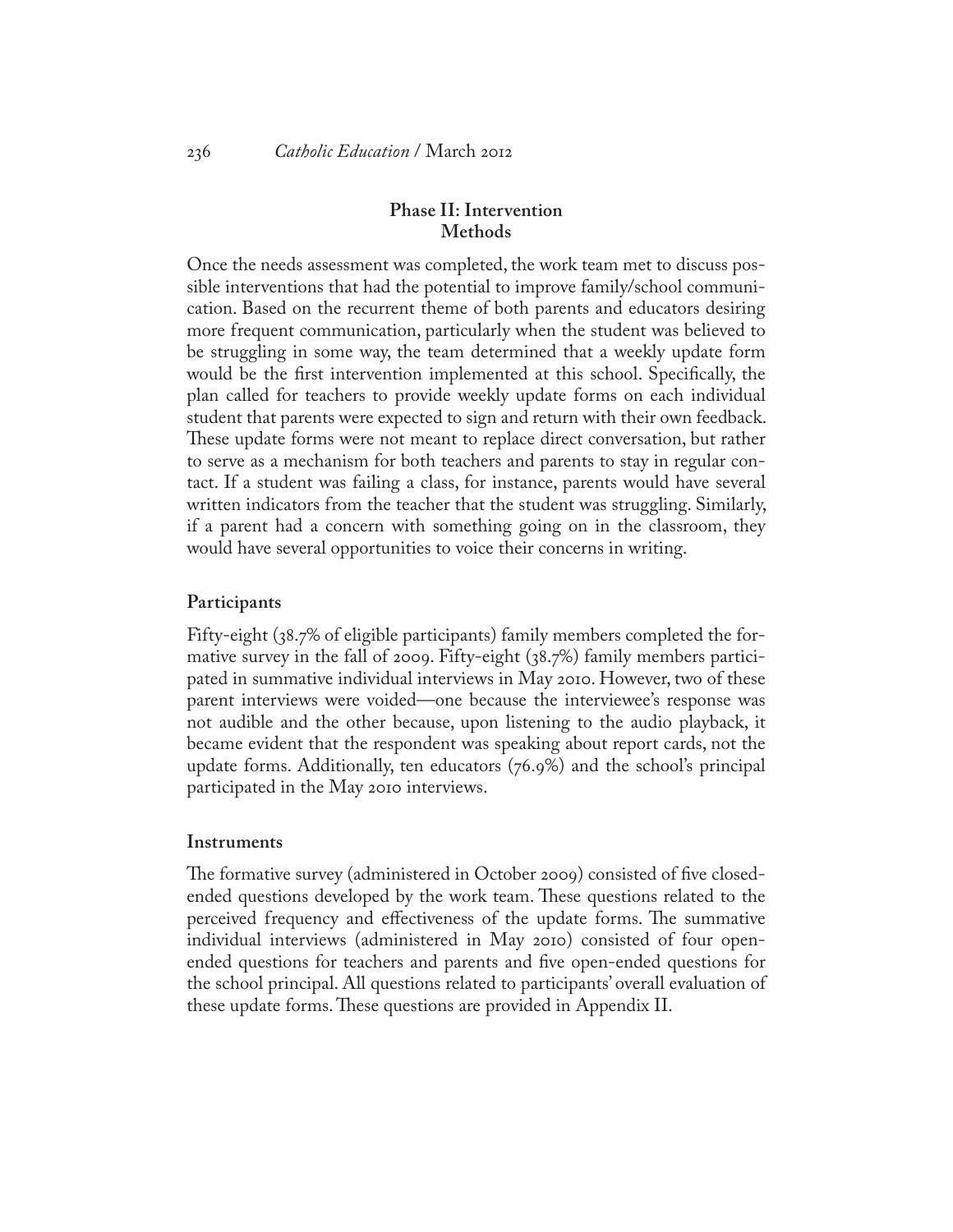#### **Procedure**

In close coordination with the school principal and project work team, the update sheets began during the 2009-10 academic year. The principal presented this plan to educators at a faculty meeting prior to the start of the school year. A teacher who was part of the project work team then led a discussion with her colleagues during this same meeting on how best to implement this plan. It was at this point, based on teacher feedback that weekly updates would be too cumbersome, that it was decided that each teacher would provide update sheets at a rate of at least once every two weeks (some elected to complete these weekly) and that each teacher would create their own template. All teachers were required to provide individualized written feedback and all forms provided space for parental signature and comments. The teacher on the project work team was tasked with obtaining ongoing feedback from other educators as to the acceptability, practicality, and overall effectiveness of these update forms. Feedback was obtained through informal "check-ins" with all of the other teachers individually during the first few weeks of the intervention. The intervention also became a semi-regular topic (goal was approximately once a month) of discussion in the faculty's weekly meetings.

Simultaneously, this new intervention was explained to parents via the school's newsletter and family representatives on the work team were tasked with gathering ongoing feedback and input from parents. Both team members had been affiliated with this school for many years and had extensive connections with many other school families. Finally, the principal was tasked with seeking out ongoing input from both educators and parents. This was primarily done informally, although the principal made a point at several large gatherings to discuss the intervention and solicit feedback.

The work team met monthly throughout the 2009-2010 academic year to assess progress, address challenges, and make any adjustments to the intervention based on feedback provided by educators and parents. The PAR framework was used to ensure open communication and collaboration with stakeholders throughout the school regarding the purpose and procedures of the intervention. However, given that the update forms were ultimately mandated by the principal, the work team was particularly sensitive to stakeholder feedback at the outset and was prepared to clarify, modify, and/or stop the intervention based on stakeholder wishes. For example, some educators initially used the updates like report cards (perhaps because at first the forms were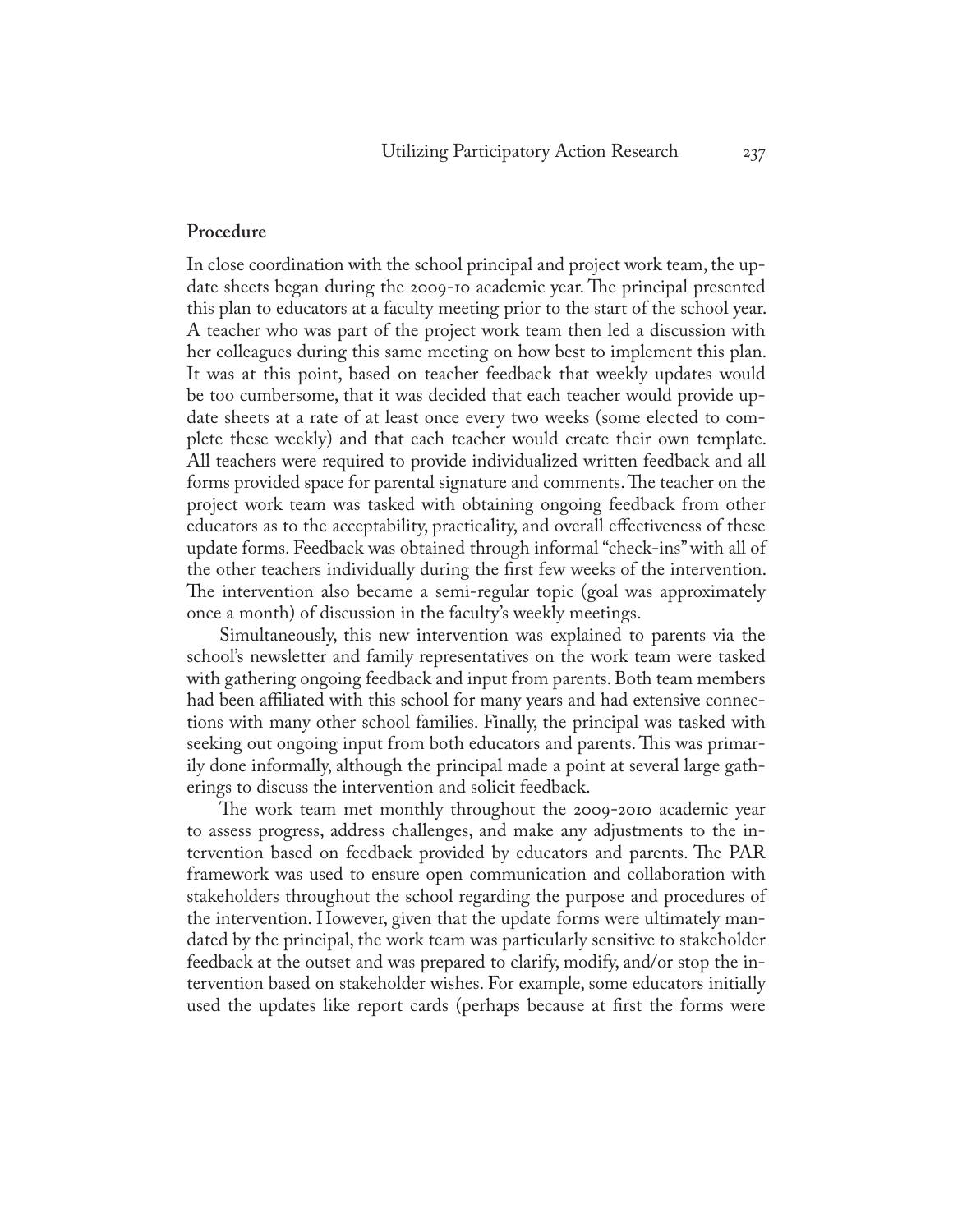labeled as "progress reports." The terminology was switched to "update forms" early on in the invention once this challenge was identified). Similarly, in the beginning many families did not sign the update sheets indicating that they had received the teacher feedback.

#### **Phase II Findings**

As depicted in Table 2, parental survey feedback in October 2009 (approximately two months into the intervention) indicated that the vast majority of respondents felt that the update forms were helpful, that teachers regularly provided them with feedback utilizing these forms, and that the forms provided stronger opportunities for regular communication and more effective collaboration between families and teachers. Additionally, consistent with the anecdotal feedback received by the project team, while the majority of parents reported that they either "always" or "usually" provided feedback to teachers about their children using these forms, 26.3% indicated that they only

Table 2

*School/Teacher Numbers Included in the Survey and Survey Response Rates*

|                                                                                                                                                           | Never<br>$(n=58)$ | Sometimes<br>$(n=58)$ | Usually<br>$(n=58)$ | Always<br>$(n=58)$ | Mean |
|-----------------------------------------------------------------------------------------------------------------------------------------------------------|-------------------|-----------------------|---------------------|--------------------|------|
| How often do teachers provide meaning-<br>ful feedback about your child on the<br>newly implemented student update<br>forms?                              | 2(3.4%)           | 2(3.4%)               | 9(15.5%)            | 45<br>(77.6%)      | 3.67 |
| How often have the newly implemented<br>student update forms been helpful to you<br>as a parent?                                                          | $0(0\%)$          | 2(3.5%)               | 16<br>(28.1%)       | 39<br>$(68.4\%)$   | 3.65 |
| How often do you provide feedback about<br>your child on the newly implemented<br>student update forms?                                                   | 1(1.8%)           | 15<br>(26.3%)         | 16<br>$(28.1\%)$    | 25<br>(43.9%)      | 3.14 |
| Based on a Likert scale where $1 =$ Never and $4 =$ Always                                                                                                |                   |                       |                     |                    |      |
|                                                                                                                                                           | Never<br>$(n=58)$ | Sometimes<br>$(n=58)$ | Usually<br>$(n=58)$ | Always<br>$(n=58)$ | Mean |
| The newly implemented student update<br>forms create stronger opportunities for<br>regular communication/collaboration<br>between families and teachers   | 5(8.6%)           | 1(1.7%)               | 12<br>(20.7%)       | 40<br>$(69.0\%)$   | 3.50 |
| The newly implemented student update<br>forms create stronger opportunities for<br>effective communication/collaboration<br>between families and teachers | 5(8.6%)           | 1(1.7%)               | 10<br>(17.2%)       | 42<br>(72.4%)      | 3.53 |

*Based on a Likert scale where 1 = Strongly Disagree and 4 = Strongly Agree*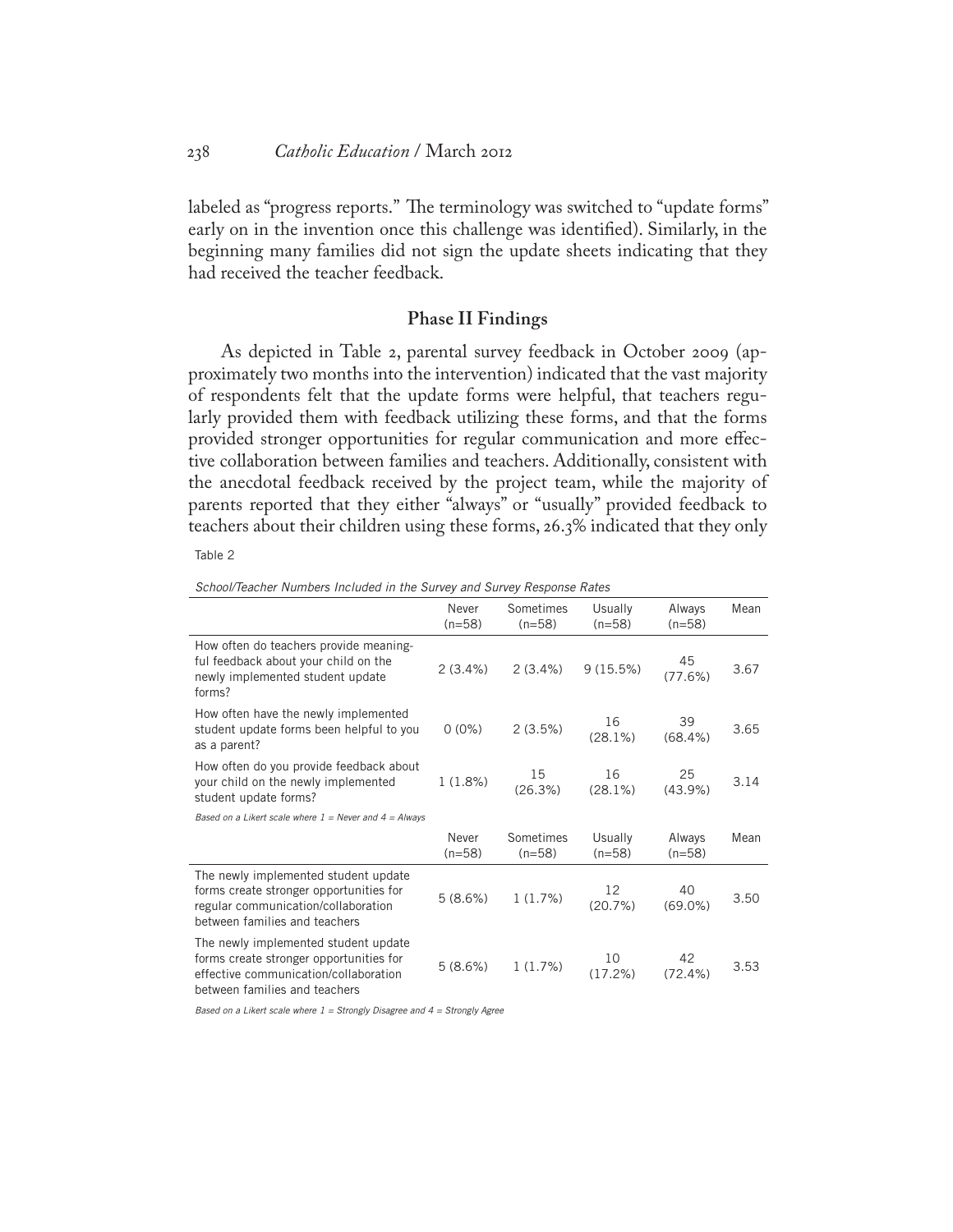"sometimes" provided feedback using these forms and 1.8% indicated that they "never" provided feedback to teachers using these forms.

In May 2010, summative parent interviews were completed and data was coded using a process identical to the one employed in analyzing the results from the spring 2009 focus groups. The overall sentiment was quite positive, with no parents recommending that the forms be eliminated. The update forms were commonly viewed as effective due to the value of their content (depth and relevance) and their consistency. As one parent said,

It's working and it's keeping the parents up to date on how the child is doing in school: grades and behavior. It's also giving you first-hand experience because you're looking at all the work.

Added another parent:

I receive them every week and I really like that so actually I look forward to getting it every week…it helps to improve his schoolwork and his behavior.

A third parent commented:

It is more in depth, it lets me know how my daughter is doing on a weekly basis, it lets me know how good she's doing in class, how she's participating because if anything is wrong I can see it in the progress report, it's a good thing I can see this every week.

Another theme that emerged through the parent interviews was that these forms represented a significant improvement from their prior experiences at other schools. As one grandfather commented:

It's a big step above the previous school, it's allowed a better exchange of ideas best for getting [student's name] situated in a balanced school system…it is achieving its goals because there's a better understanding of her needs, her shortcomings, but more so how to be able to utilize that added energy she has into a positive manner for her.

Added another parent of two children in the school: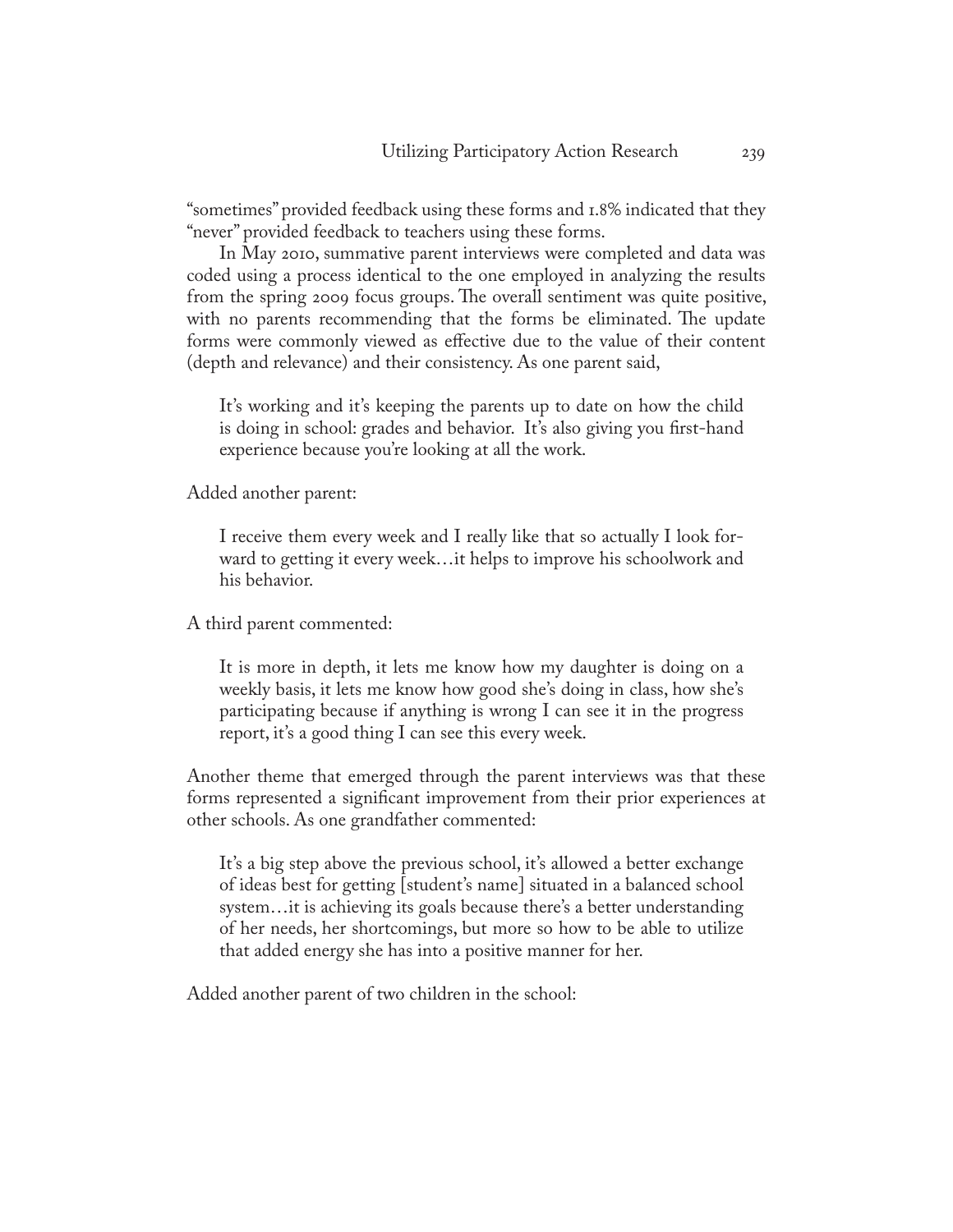#### 240 *Catholic Education* / March 2012

The communication is great…this is my first year at this school, but compared to other schools it is a big difference, it's better. Most other schools, from my experience, don't do progress reports. They do them when they have to, but not all the time.

Many parents spoke to the value of these reports as a prevention mechanism in terms of becoming aware of a potential problem before it is too late (a common complaint in Phase I focus groups). As one parent said,

I like it...Before I didn't know until report cards came out and that was a problem. So now I can enforce help, see where their week is at, and come to the school and work together and improve. My child improved…so it worked out…this [progress report] enhanced it and it helped…I recommend to keep this.

Added another parent:

I found them very informative and it gave us a chance to see how he's doing before it's too late so he could work on improvement. So I thought they were very good, it was a very good idea. It helped us a lot to keep him on track.

A final theme that emerged from the parent interviews was improved relationships with teachers. As one parent stated:

The progress report shows us the teachers are concerned, but also how we can improve ourselves at home with children working with the teachers here...I think the progress reports are so helpful, I give them 100 percent.

## **Educator Interviews**

Using a coding and analysis process that was identical to the focus group data analysis, it became clear that these update forms were popular with teachers. For example, all 10 teachers who were interviewed stated that they wanted to continue the update forms in the future. Additionally, all but one of the interviewed teachers stated they think the forms contributed to enhanced relationships and interactions with families. Overall, all of the teachers interviewed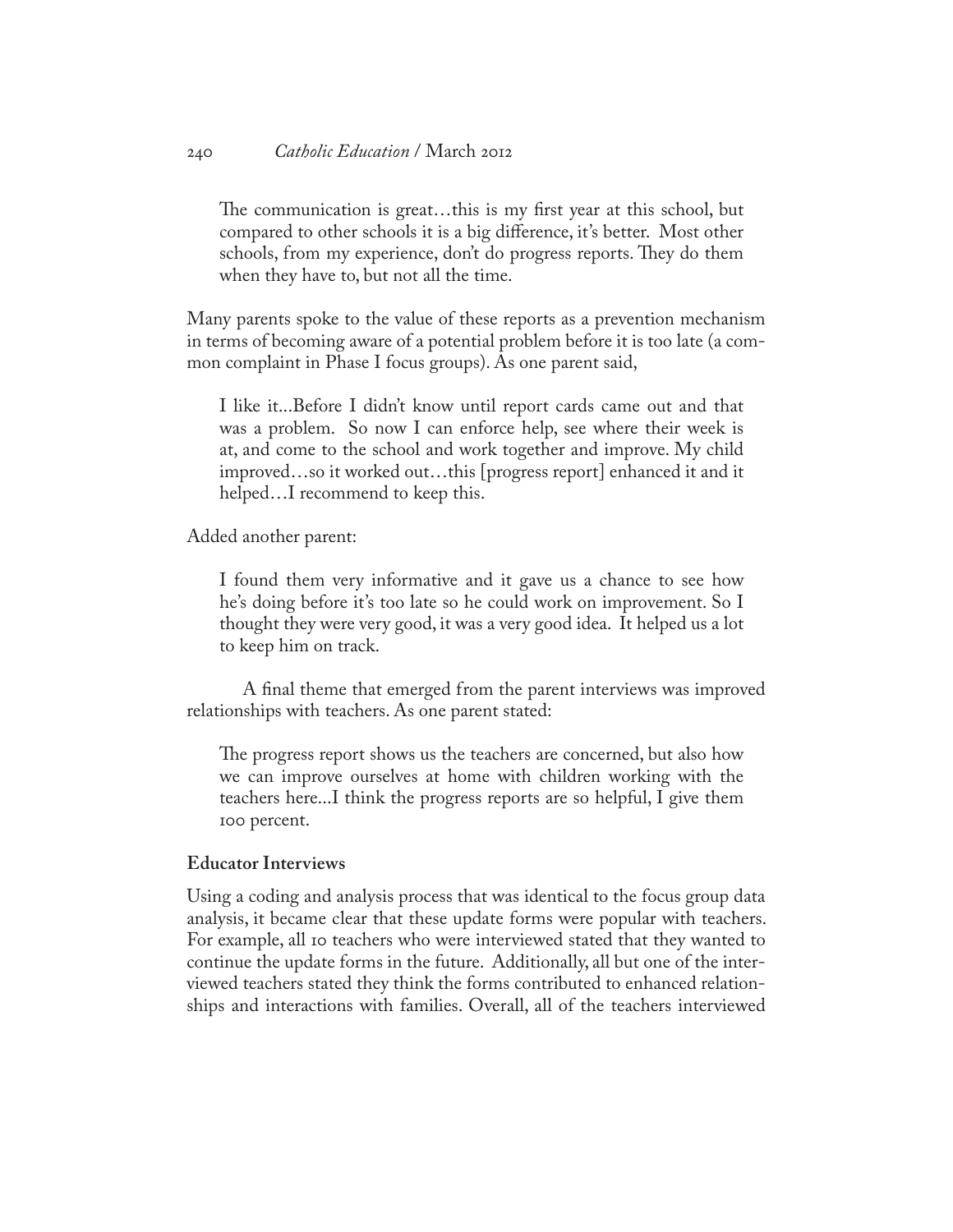stated that the forms achieved their goal of improved school-family collaboration. Stated one teacher, "I think it was good because it gave me a lot more communication with the parents than I would have normally had." Added another teacher,

I definitely think it comes [with] a more open line of communication so that at least the parents know you are taking the time and they know a little bit of what's going whereas before when I didn't do the progress reports there wasn't as much open communication.

#### **Principal Interview**

The school principal stated that the update forms achieved their goal because it kept parents informed and improved student awareness of their progress in school. The principal also said the forms provided families more reasons to visit the school and talk to staff members. Overall, parent involvement during the intervention year was greater than in the past, resulting in fewer conflicts between parents and teachers. The principal noted that the update forms "reduced the number of parents saying they didn't know their child was [or wasn't] doing well." Regarding the PAR process and how it played out, the principal stated that engaging parents through focus groups, surveys, and interviews was a primary factor in increasing family-school collaboration. Families felt heard and there were clear channels for them to voice their insights and feelings:

You can have a blind spot and think you are doing a great job and parents don't know what's going on…anything that can help us improve in that area is great, allowing parents to provide feedback and let them know we are working with their children.

Moving forward, the principal said that she really would like to increase the percentage of parents who provided regular writing on the forms. She stated:

I think teachers will look at this again and see if there is another way to get more feedback from the parents, though we are realistic enough to know that parents are busy, so if the report is good they may not say much, but if it isn't then they might come up. But we will try to encour-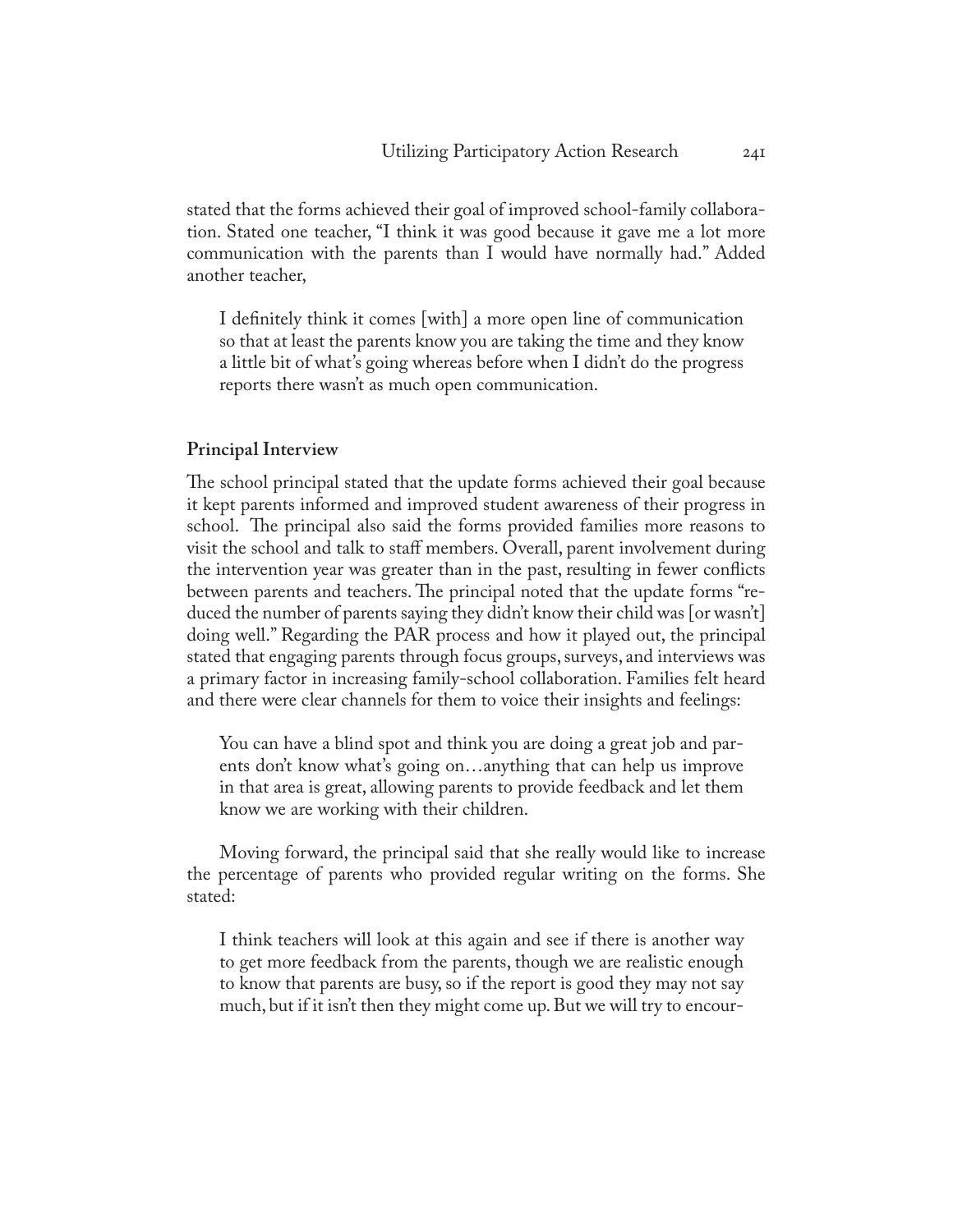age parents with a comment, 'we would like to see you, please come up.' It's healthy for the parents, and the end result is it's best for the children and that's what we are about.

#### **Discussion**

In an article on the challenges inherent in systemic school change involving sustained program implementation, Noell and Gansle (2009) note that it is much easier to talk about change than it is to accomplish change. Indeed, while it appears that this study's findings indicate that participants in this project were successful in creating change, it is also true that, to the extent success was achieved, it was achieved slowly and with much attention to relationship building. It is also likely that many opportunities were missed. In the following sections, we consider the data obtained and our personal experiences with PAR in a preK-8 Catholic school.

#### **Lessons Learned from the Family-School Collaboration**

One of the appealing features about this school as a potential research site was its enduring link to the surrounding community. While the parish is gone, the school has persevered for decades and there is a strong sense of community that multiple university team members felt almost immediately upon entering the school. Despite these positive attributes, the school was not immune to problems in family-school relations. While typically not expressed overtly, there were (at least to the university researchers) some undertones of distrust between teachers (particularly newer teachers) and families (particularly families with younger parents) expressed in the focus groups and interviews. There were mutual frustrations among both family members and teachers regarding the level of engagement and the sharing of information between parents and the school. Similarly, some of the most lively and poignant comments provided by parents spoke to their perception that they and/or their children were often misinterpreted by teachers. As research suggests, such miscommunication is not uncommon when there are clear cultural barriers between educators and families (Harry, 2008; Li & Vazquez-Nuttall, 2009).

When looking at lessons learned from the data and from this overall experience, there were two primary areas of success. First, the PAR framework, with its emphasis on transparency, collaboration, and communication, can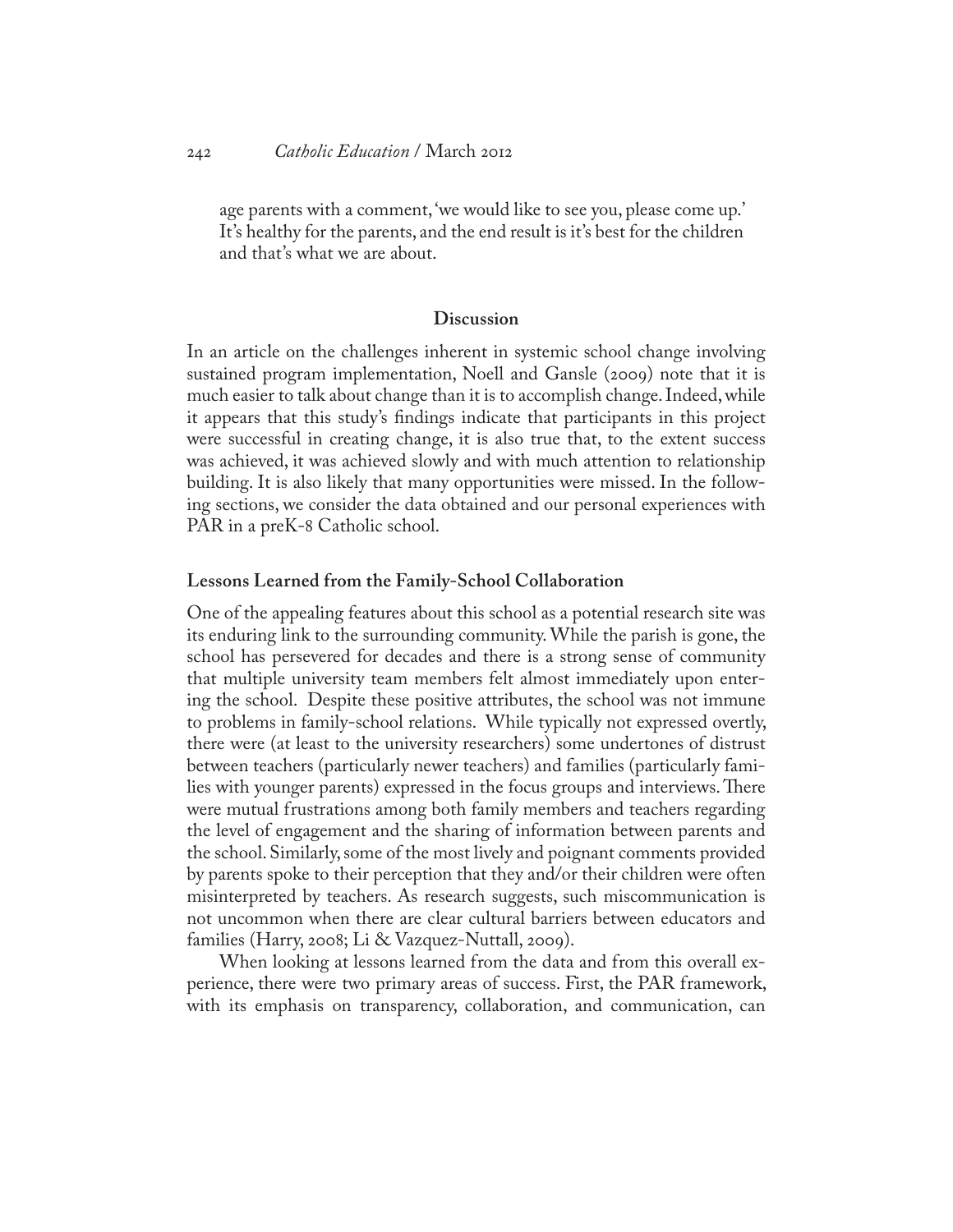be viewed as a positive intervention given the disconnect identified by some teachers and parents, and the inherent centrality of relationships and parental engagement in mission of Catholic schools (Cook & Simonds, 2011; Frabutt et al., 2010). Additionally, consistent with core social justice tenets, several teachers and families noted throughout the project that they felt respected and empowered when asked to be involved in school-based issues. Many families also noted that they felt very respected when the results of their feedback was shared with them and action steps were taken based on this feedback.

The second perceived area of success is that the intervention developed through the PAR process was simple and flexible. While a minority of parents stated that they wished the update forms were more frequent and detailed and a minority of teachers stated that they wished they were completed less frequently, a consistent finding across all stakeholders was that the forms were practical and useful. It seems reasonable to deduce that part of the success of this intervention related to its usefulness for all involved. While team members felt that the participatory nature of this process set the stage for the intervention in terms of stakeholder preparation and buy-in, it is extremely likely that if the intervention selected by the project team and then refined by stakeholders was either too cumbersome to be implemented or if it was easy to implement but not relevent to stakeholders, a much less positive outcome would have occurred.

#### **Lessons Learned from the School/University Collaboration**

Esler, Godber, and Christenson (2008) argue that relationship building for effective school-family collaboration is an intentional process that takes much time and effort, and is dependent upon clear administrative support. Indeed, the university researchers involved in the project believe that much of the success, as well as some of the missed opportunities, stemmed from the relationship with the school's principal. To put it bluntly, if this project did not have the strong support of the school's principal, it would have never gotten off the ground. Similarly, none of the action steps described in this paper would have occurred without the principal's visible and tacit support and without the high regard in which the principal was held by school stakeholders.

While this arrangement had many obvious advantages, there also were some limitations to having such a dominant figure in a collaborative process. For example, at the outset the university researchers had a goal of helping to establish a parent/family group (the school did not have an organized structure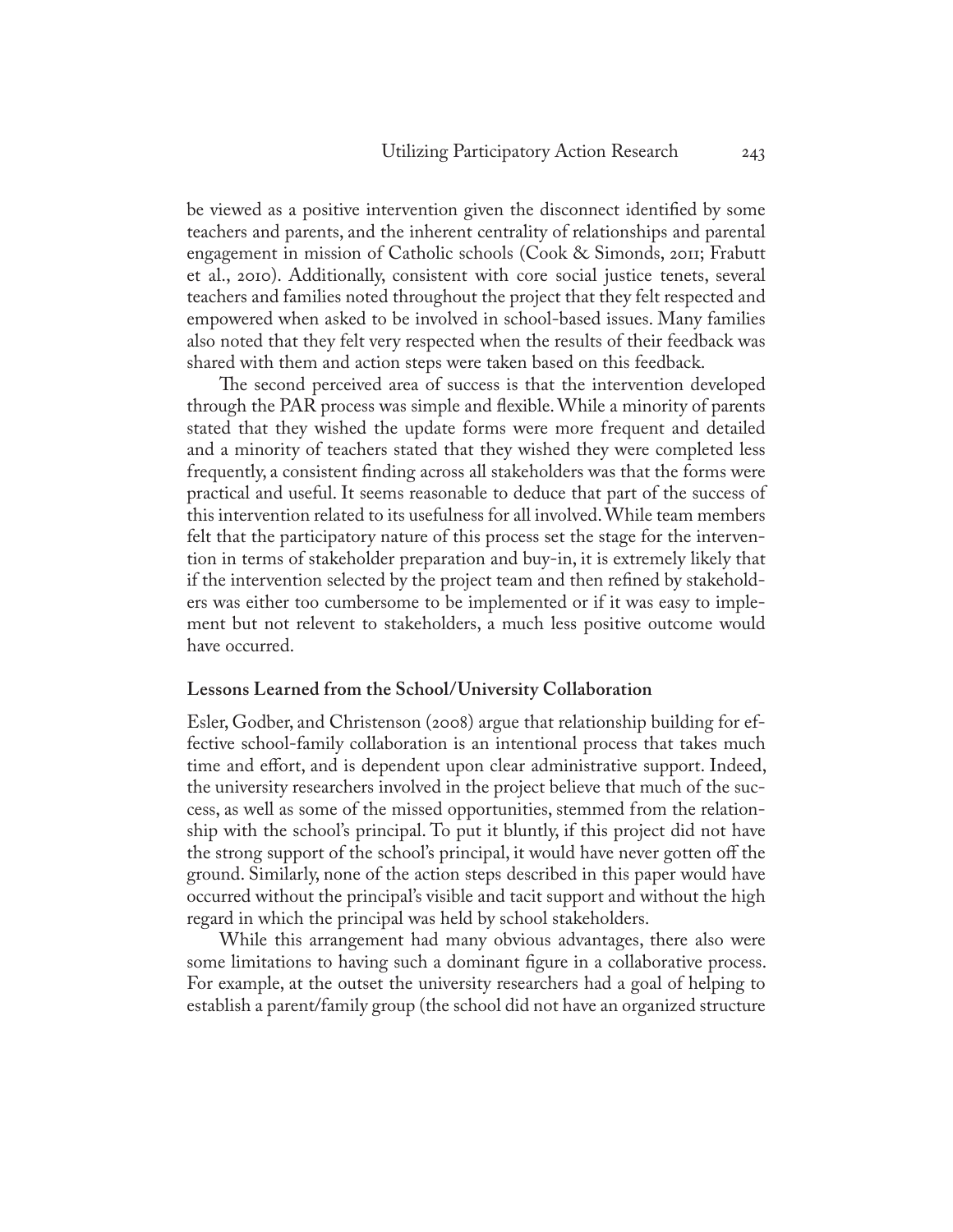#### 244 *Catholic Education* / March 2012

for families to work together) as part of a vision for increased family engagement. The school principal, while clearly supportive of individual families and open to input from families as to ways the school could be stronger, was not on board with this recommendation. While the university faculty researcher initially wanted this idea to be discussed within the project team, the researcher ultimately did not press the issue after it became clear that this idea was a nonstarter for the principal. Disagreements on a project team are not uncommon or undesirable, but when one team member holds great power within the group there is a tendency to follow this person's vision.

Similarly, as university researchers, it was challenging at times to straddle the line between promoting what we felt to be sound research practices versus being responsive to the principal's vision. Ultimately, the principal supported the researchers' suggestions in terms of methodology employed (content was always a shared enterprise, which was a perceived strength of this project), but there were times when the responsibilities and future directions of the project felt (at least to the university researchers) somewhat unclear. In retrospect, the researchers wish they had a much more overt discussion with the principal and the rest of the work team on this topic at the start of the study, rather than engaging in this discussion in response to specific decision points.

Finally, while it is believed that this project could have been successful if the researchers were affiliated with a non-Catholic university, the fact that the researchers were from a Catholic university (with many of the graduate students in the research group being alumni of Catholic primary and secondary schools) clearly was seen as a strength by the school's principal and by many at the school. In this sense, it was felt that both the collaborative nature of the project and the shared affiliation with Catholic education provided an enhanced opportunity for a productive university and school research partnership to occur.

#### **Limitations**

This study has several limitations that one might consider when forming inferences from the data obtained. First, the very nature of PAR, with its emphasis on stakeholder-driven decision making, limits generalizability of findings. Thus, while the core principles and processes of a PAR study have similarities and consistencies across projects, it cannot be inferred that the intervention that appeared to be successful in this study would necessarily be effective at a similar Catholic school, particularly if this intervention was not preceeded by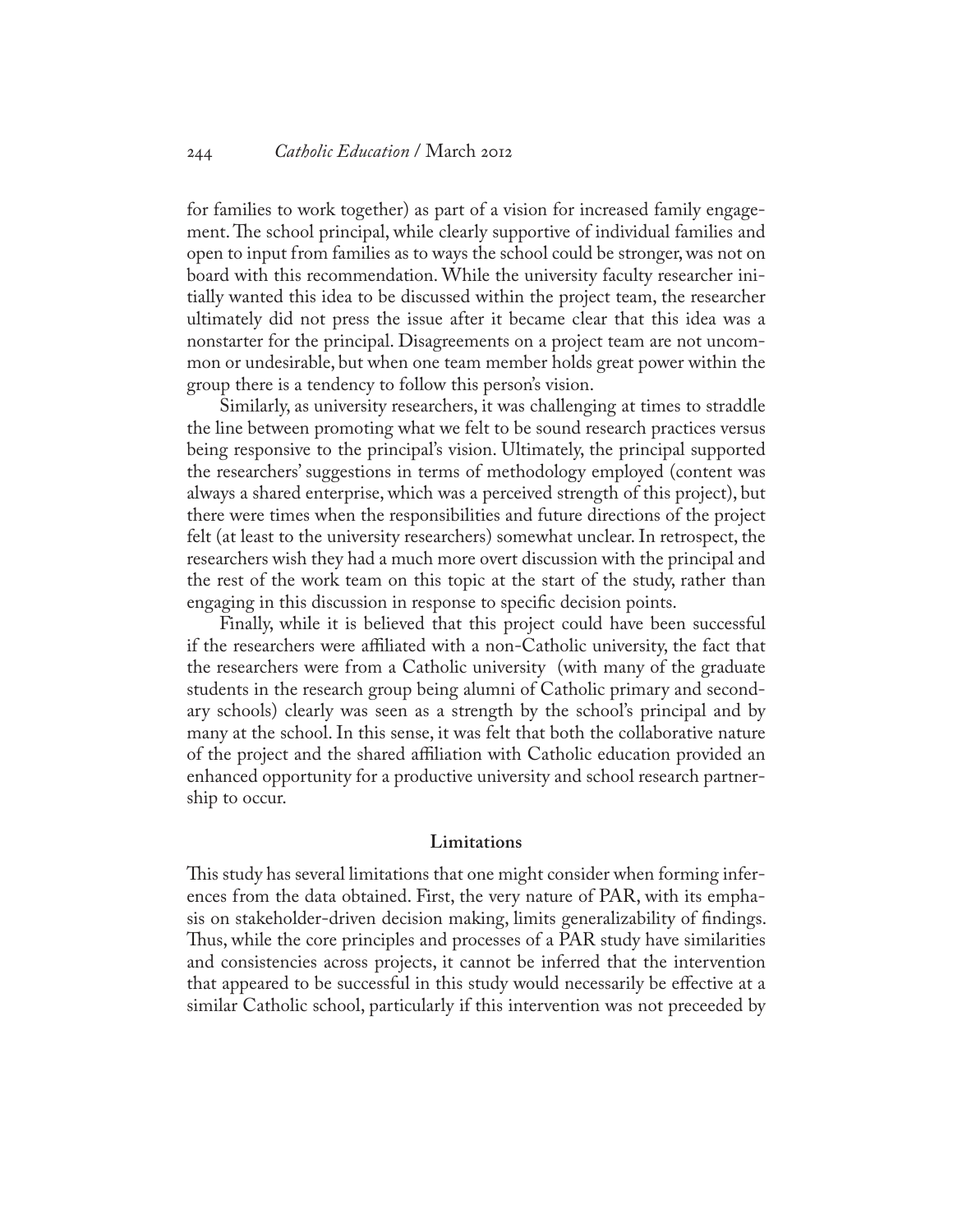a process in which stakeholder data was actively solicited and valued.

While the researchers' position as "outsiders" likely resulted in many advantages, particularly in terms of their ability to ask questions and to analyze data more objectively (e.g., the researchers did not have any preconceived notions about the personalities and/or motivations of teachers and families affiliated with this school), this position also had some limitations. For example, the family and teacher work team members were selected by the principal, so it was not always clear to the university researchers how representative these committee members were of the groups they represented.

Another limitation of this study is a lack of objective baseline data (e.g., attendance rates, student achievement scores, discipline referral data) from the year preceeding the initiation of the update forms. The university research team probed for such measures, but this data simply did not exist. Consequently, the study was unable to analyze what impact, if any, the intervention had on student outcomes. While the formative and summative data obtained consistently pointed to the success of the intervention, much of this data is based on perceived effectiveness on the part of stakeholders, which may be influenced by processes such as the social validity of the intervention. This is not to say that these perceptions are inaccurate, but rather that the lack of objective data to support or perhaps contradict these subjective reports hinders the ultimate strength of the conclusions formed.

A final limitation of this study is the lack of involvement on the part of the students attending this school. While these students' voices are arguably heard indirectly through student feedback reflected by families, teachers, and the school principal, it is believed that this project would have been stronger if students were active participants in project planning and decision making. Student participation was raised as a desirable option by the university researchers at the start of the study, but this suggestion was clearly not supported by the rest of the project team and the issue was dropped.

#### **Conclusion**

While it is clear that effective family-school collaboration reflects the core values of Catholic education (Frabutt et al., 2009), there is a gap in research describing mechanisms for developing and sustaining such collaboration in urban Catholic schools. This study provides an example of one promising approach. Using PAR as the organizing framework, a representative team of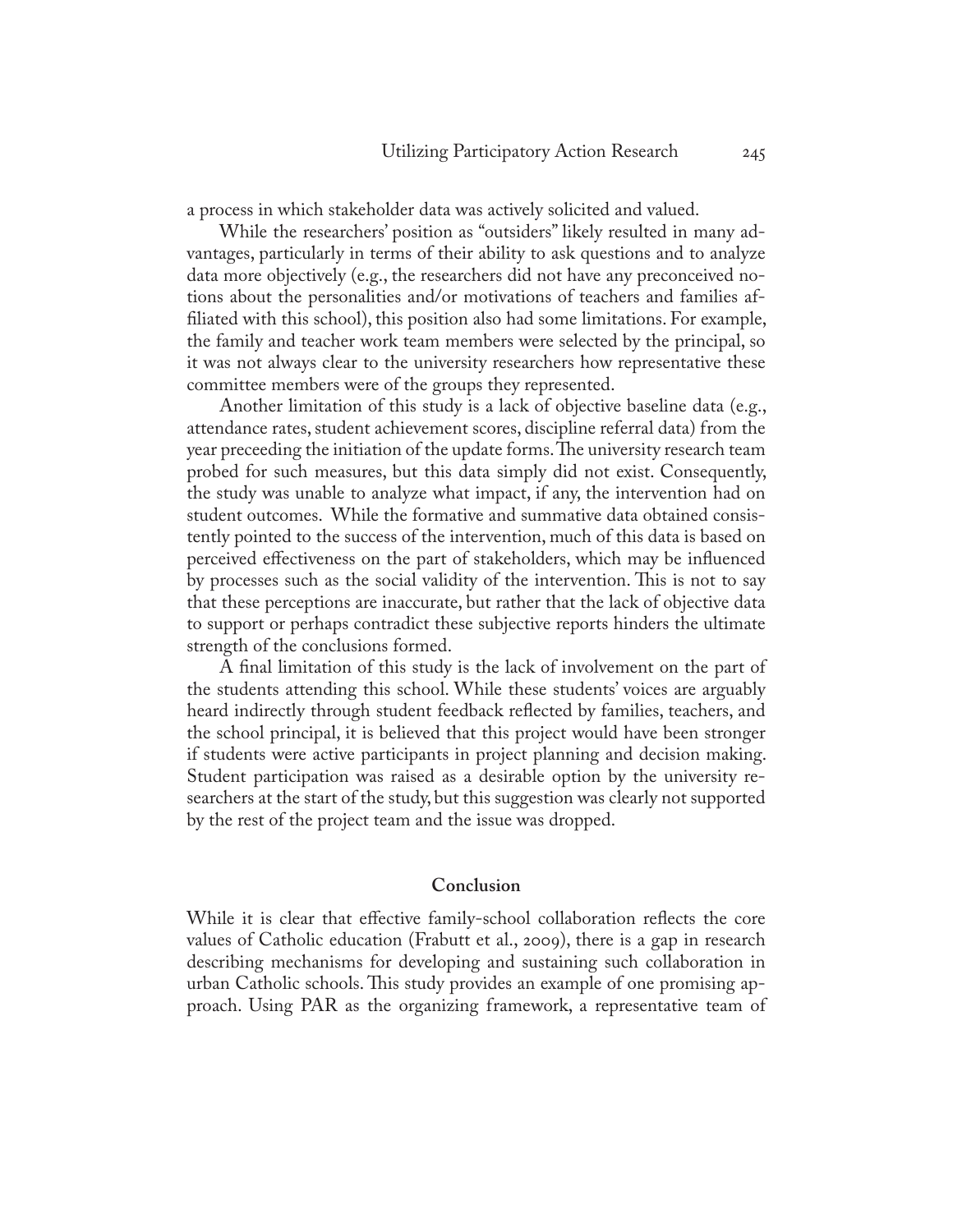school- and university-based partners lead a continuous data collection and analysis process over two years that resulted in a new communication protocol that was judged by all stakeholders to be valuable and effective. This project would not have succeeded without the strong and consisent support of the school's principal, who was an incredibly powerful, kind, and effective figure in the school. Similarly, it is believed that the combination of a transparent process with a simple yet effective intervention paid major dividends. While there were some missed opportunities, this project is an example of how students and faculty from a Catholic university, along with families, teachers, and administrators from a Catholic preK-8 school, can work together effectively to address school-based issues and advance the core values of Catholic education.

#### **References**

- Center for Applied Research in the Apostolate. (2006). *Primary trends, challenges, and outlook: A report on Catholic elementary and secondary schools, 2000-2005.* Washington, DC: National Catholic Educational Association.
- Conde-Frazier, E. (2006). Participatory action research: practical theology for social justice. *Religious Education,* 101(3), 321-329.
- Cook, T. J., & Simonds, T. A. (2011). The charism of 21st century Catholic schools: Building a culture of relationships. *Catholic Education: A Journal of Inquiry and Practice,* 14(3), 319- 333.
- Delpit, L. (1995). *Other people's children: Cultural conflict in the classroom.* New York, NY: New Press.
- Deslandes, R. (2006). Designing and implementing school, family, and community collaboration programs in Quebec, Canada. *The School Community Journal,* 16(1), 81- 105.
- Ditrano, C. J., & Silverstein, L. B. (2006). Listening to parents' voices: Participatory action research in the schools. *Professional Psychology: Research and Practice,* 37(4), 359-366.
- Dworski-Riggs, D., & Langhout, R. D. (2010). Elucidating the power in empowerment and the participation in participatory action research: A story about research team and elementary school change. *American Journal of Community Psychology,* 45(3/4), 215-230.
- Esler, A., Godber, Y., & Christenson, S. (2008). Best practices in supporting school-family partnerships. In A. Thomas & J. Grimes (Eds.), *Best Practices in School Psychology V* (917- 936). Bethesda, MD: National Association of School Psychologists.
- Evans, S. G., Prilleltensky, O., McKenzie, A., Prilleltensky, I., Nogeuras, D., Huggins, C., & Mescia, N. (2011). Promoting strengths, prevention, empowerment, and community change through organizational development: Lessons for research, theory, and practice. *Journal of Prevention and Intervention in the Community,* 39(1), 50-64.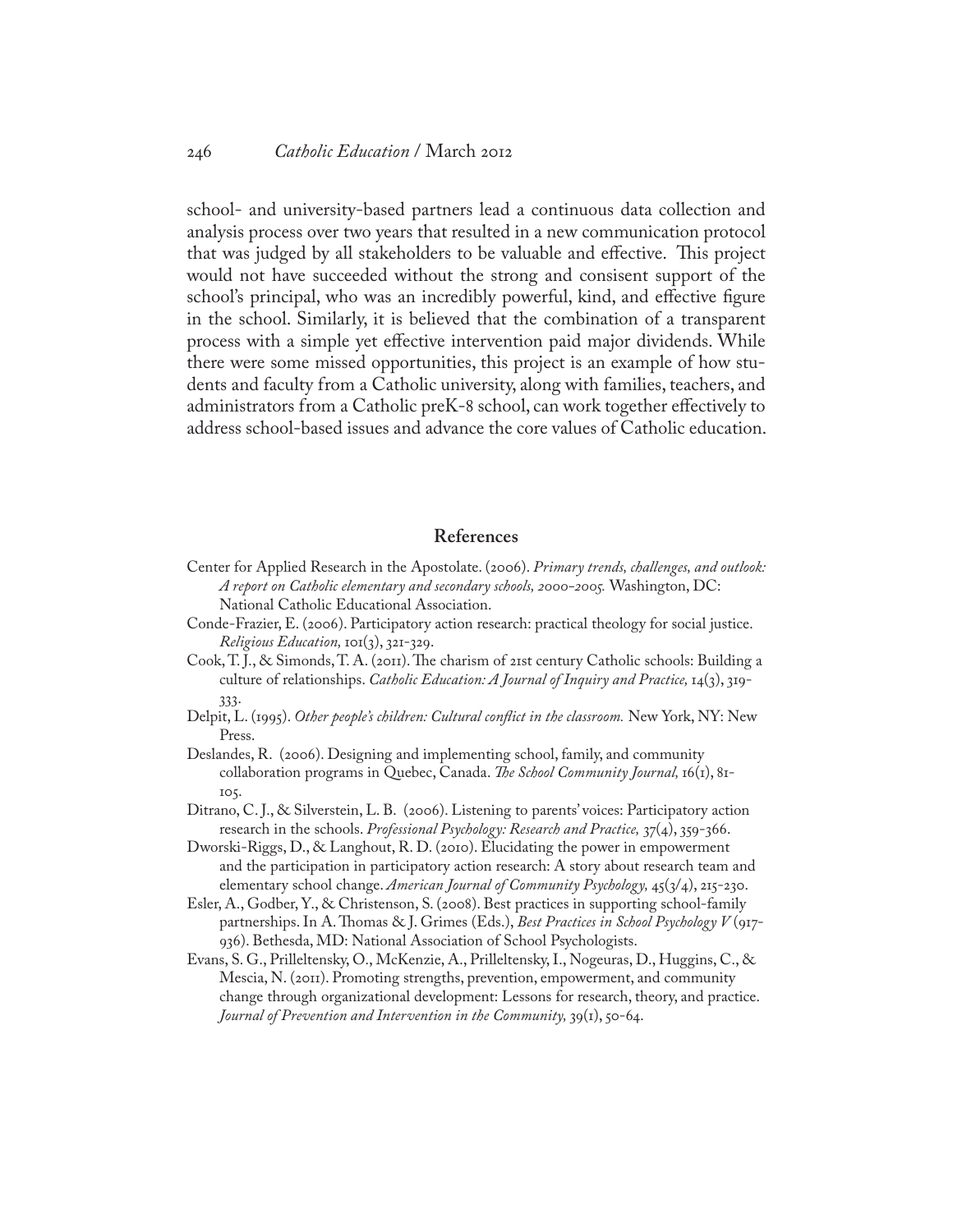- Frabutt, J. M., Holter, A. C., Nuzzi, R. L, Rocha, H., & Cassell, L. (2010). Pastors' views of parents and the parental role in Catholic schools. *Catholic Education: A Journal of Inquiry and Practice,* 14(1), 24-46.
- Hallinan, M. T., & Kubitschek, W. N. (2010). School sector, school poverty, and the Catholic school advantage. *Catholic Education: A Journal of Inquiry and Practice*, 14(2), 143-172.
- Harry, B. (2008). Collaboration with culturally and linguistically diverse families: Ideal versus reality. *Exceptional Children,* 74(3), 372-388.
- Ho, B. S. (2002). Application of participatory action research to family-school intervention. *School Psychology Review,* 31(1), 106-121.
- Hughes, J. N. (2003). Commentary: Participatory action research leads to sustainable school and community improvement. *School Psychology Review,* 32(1), 38-43.
- Li, C., & Vazquez-Nuttall, E., (2009). School consultants as agents of social justice for multicultural children and families. *Journal of Educational & Psychological Consultation,* 19(1), 26-44.
- McDonald, D., & Schultz, M. (2009). *United States Catholic elementary and secondary schools 2008-2009: The annual statistical report on schools, enrollment and staffing.* Washington, DC: National Catholic Educational Association.
- Nastasi, B.K. (2009). Advances in qualitative research. In T.B. Gutkin & C. R. Reynolds (Eds.), *The Handbook of School Psychology (4th ed.),* pp. 30-53. New York, NY: John Wiley & Sons, Inc.
- Noell, G.H., & Gansle, K. A. (2009). Moving from good ideas in educational systems change to sustainable program implementation: Coming to terms with some of the realities. *Psychology in the Schools,* 46(1), 78-88.
- North, C. E. (2006). More than words? Delving into the substantive meaning(s) of "social justice" in education. *Review of Educational Research*,  $76(4)$ , 507-536.
- O'Keefe, J. M., Greene, J. A., Henderson, S., Connors, M., Goldschmidt, E., & Schervish, K. (2004). *Sustaining the Legacy: Inner-City Catholic Elementary Schools in the United States.* Washington, DC: National Catholic Educational Association.
- Ritchie, J., & Lewis, J. (2003). *Qualitative research practice: A guide for social science students and researchers.* Thousand Oaks, CA: Sage.
- Sander, J. B.., Sharkey, J. D., Groomes, A. N., Krumholz, L., Walker, K., & Hsu, J. Y. (2011). Social justice and juvenile offenders: Examples of fairness, respect, and access in education settings. *Journal of Educational & Psychological Consultation,* 21(4), 309-337. DOI**:**10.1080/10474412.2011.620816
- Sheldon, S. B. & Epstein, J. L. (2007). *Parent Survey on Family and Community Involvement in Community Partnerships.* Baltimore, MD: Johns Hopkins University.
- Stringer, E. T. (2007). *Action Research (3rd ed.)*. New York, MD: Sage.
- Whipp, J. L., & Scanlan, M. (2009). Catholic institutions of higher education and K-12 schools partnering for social justice: A call for scholarship. *Catholic Education: A Journal of Inquiry and Practice,* 13(2), 205-223.

*David Shriberg is an associate professor of school psychology in the School of Education at Loyola University Chicago. Ruth Schumacher, Sofia Flores, Kara C. Mc-Mahon, Sofia Flores, Gregory E. Moy, Joanna Swidzinski, and Nicole A. Tompkins*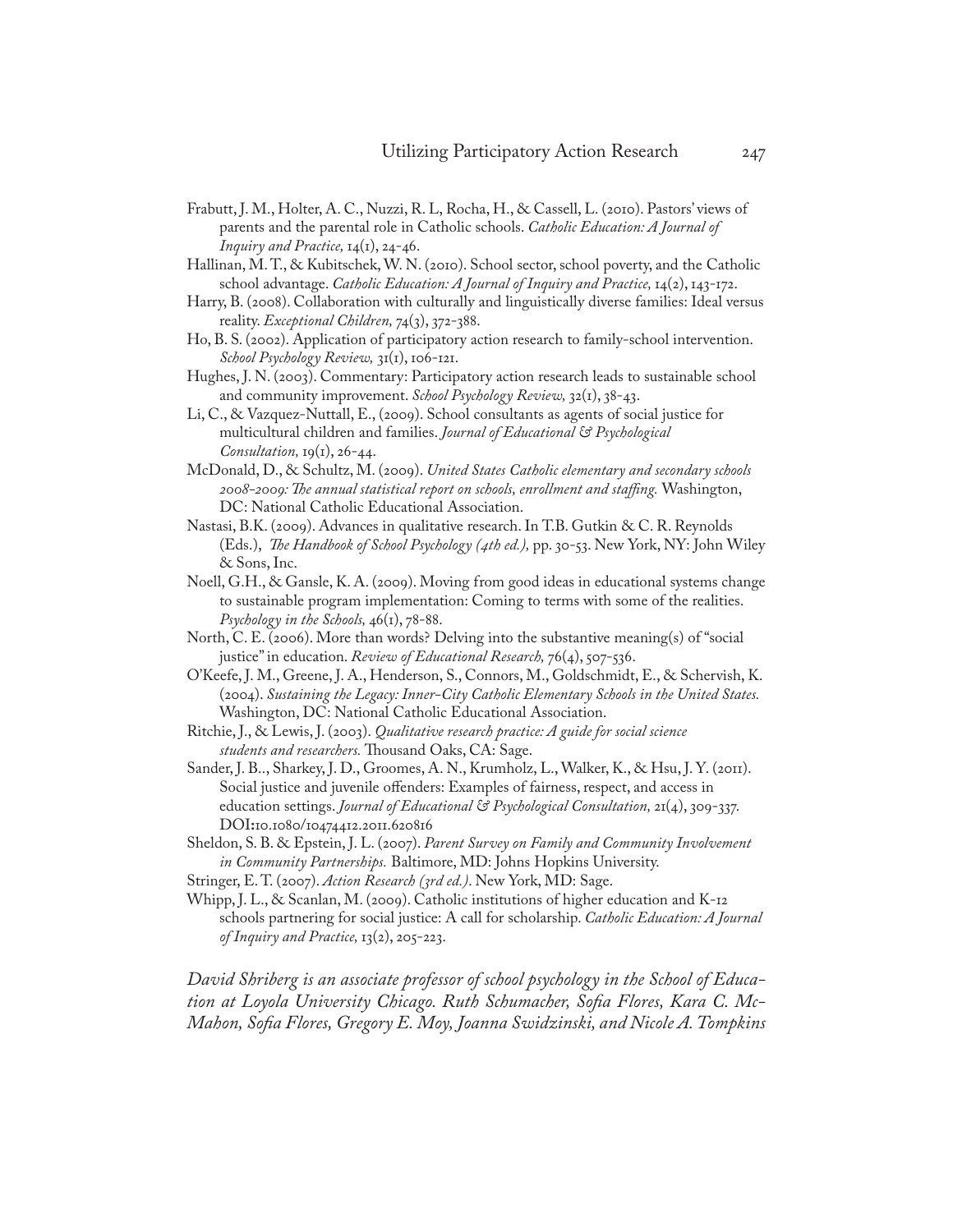*were all graduate students in school psychology at Loyola University Chicago during their involvement with this project. Collectively, this group shares a strong commitment to social justice and a research agenda related to facilitating effective family/ school collaboration practices in preK-12 schools.* 

*This research could not have been accomplished without the facilitative efforts of Dr. Michael Boyle, assistant director of the Center for Catholic School Effectiveness at Loyola University Chicago to connect this research team to the Catholic elementary school partnered with on this project. The study was strengthened by the support of the entire school staff and parents, especially those who served on the team of stakeholders: Sr. Mary Finnegan, Sr. Maryellen Callahan, Yvonne Bobek, Gloria Henderson, and Jessie Nevels. This research was also enhanced by Loyola school psychology graduate students Ashley Ausikaitis, Melissa Gajda, Anna Hamilton, Kelly O'Connor, Margaret Norton, Erin Rickelman, Kofi Shuck, and Anne Walsh Ahern. Thank you each for your dedication and commitment to this project of fostering stronger family-school collaboration initiatives within this school. Correspondence for this article should be sent to Dr. David Shriberg at dshribe@luc.edu.*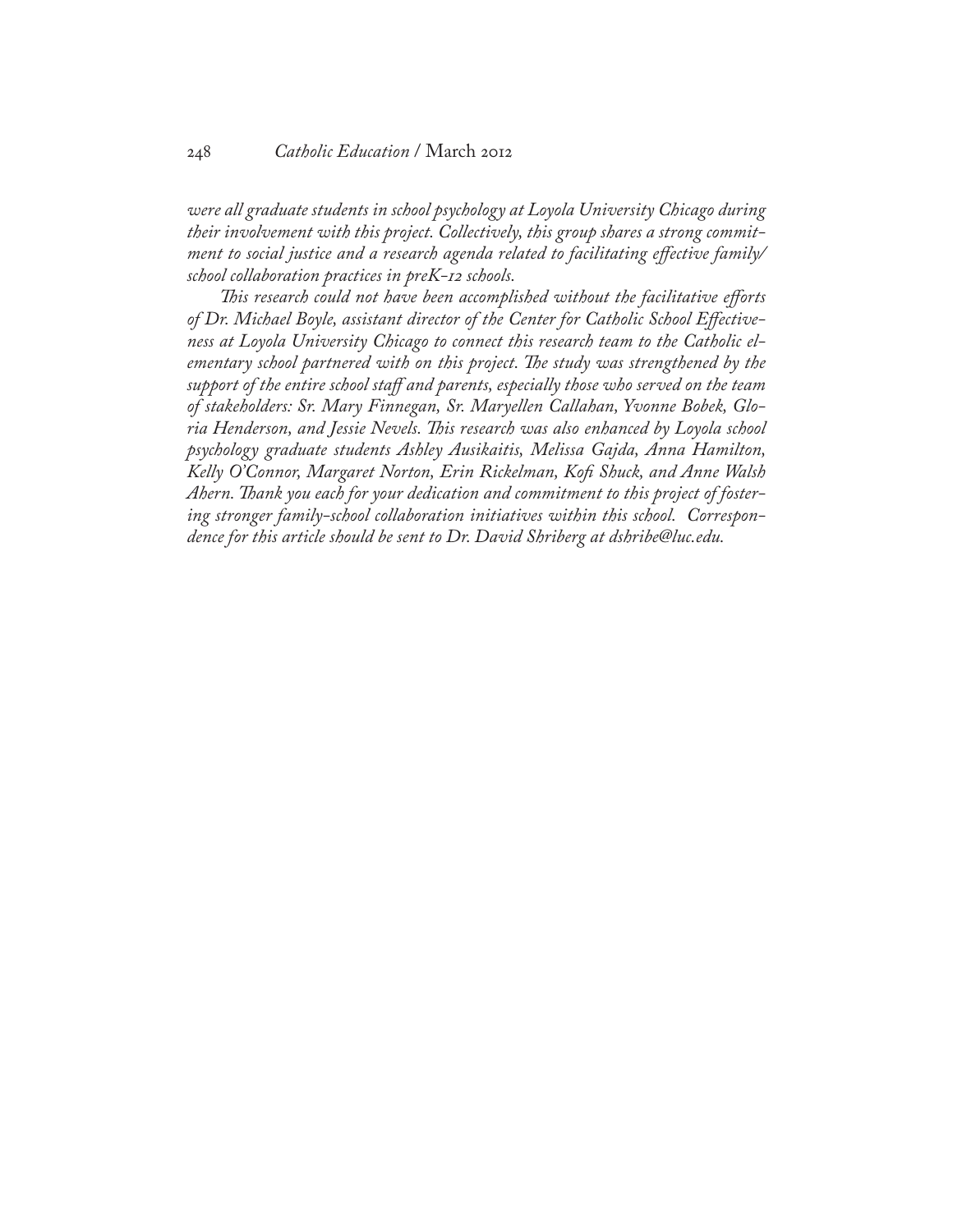### **Appendix I**

**Focus Group Questions**

#### **Questions for Educators:**

**Opening Question:** Please tell us a little bit about how you came to work at this School.

How many years have you been in education and how many years have you taught at XXX?

#### **Topic # 1: Communication with families**

Teachers communicate with families in many different ways. We would like to learn more about communication with parents in your classroom. Please talk a little about this topic.

How are challenging behaviors and/or student successes communicated to families?

Tell me about some barriers that you face in your communication with families.

#### **Topic # 2: Classroom discipline**

There are many different strategies teachers use to run an effective classroom with minimal behavior issues. Please talk about how you approach discipline in your classroom.

What type of behaviors do you see and how do you handle them? Which of these behaviors do you see most frequently and how are they handled?

#### **Topic # 3: Awareness of different learning styles**

Children enter the classroom with different learning needs. Please talk about different learning needs in your classroom and how you approach meeting those needs.

How do you approach a student who is falling behind?

Tell me about barriers you face in your approach toward students' diverse learning needs.

What kinds of support do you have or need in meeting each student's needs?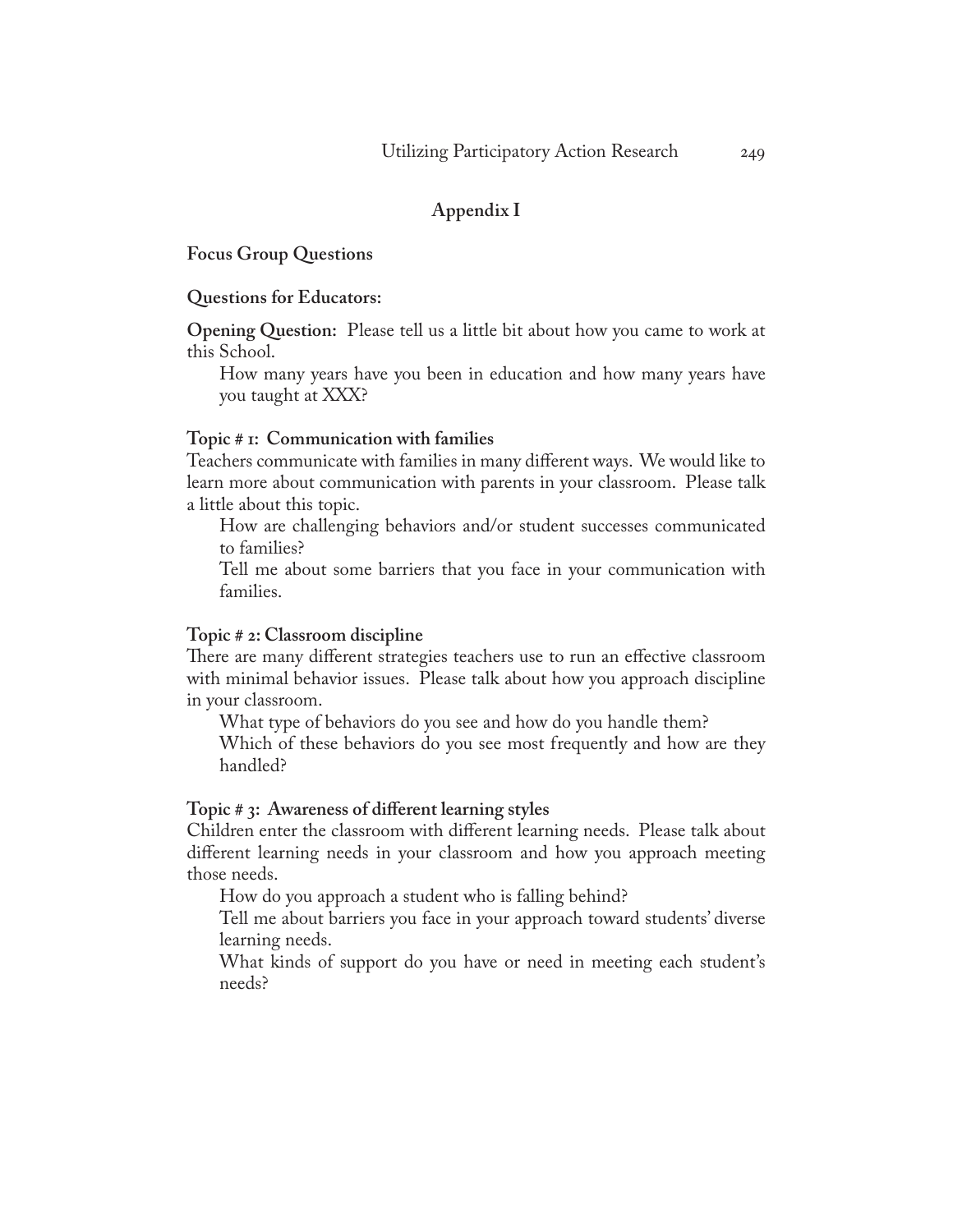#### **Questions for Parents**

**Opening Question**: Please tell us a little bit about how you came to select XXX as the place where you sent your child or children to school.

For how many years have you had one or more children attending XXX? How many children do you presently have at XXX and what grade(s) are these students currently in?

#### **Topic #1: Communication from teachers**

Teachers and families communicate with each other in many different ways. Tell me about how teachers communicate with you and your family.

How does XXX involve you and your family in decisions about your child? Tell me about barriers you face when working with XXX?

#### **Topic #2: Discipline and fairness**

On the survey, some parents wrote about the importance of respect and fairness in the way teachers discipline students. Please talk about this at XXX.

How do you feel about how behavior is handled in your child's classroom?

#### **Topic #3: Adapting to children's learning styles**

Children learn in many different ways. Please tell me about your child's learning needs and if these needs are being met in the classroom?

How do teachers involve you and your family in your child's learning?

#### **Topic #4: Extracurricular activities**

On the survey, some parents indicated the importance of extracurricular activities that were convenient and meaningful for you and your family. If your child participates in extracurricular activities, have you felt that they have been beneficial to your child and are convenient for your family?

If your child doesn't participate in extracurricular activities, please tell me more about why he or she isn't involved currently.

Tell me ways to increase the opportunity for your child to be involved at XXX.

How can XXX create a greater community-focused atmosphere for your family?

**Closing Question:** What is the most important thing that you would like for us to take from this group interview?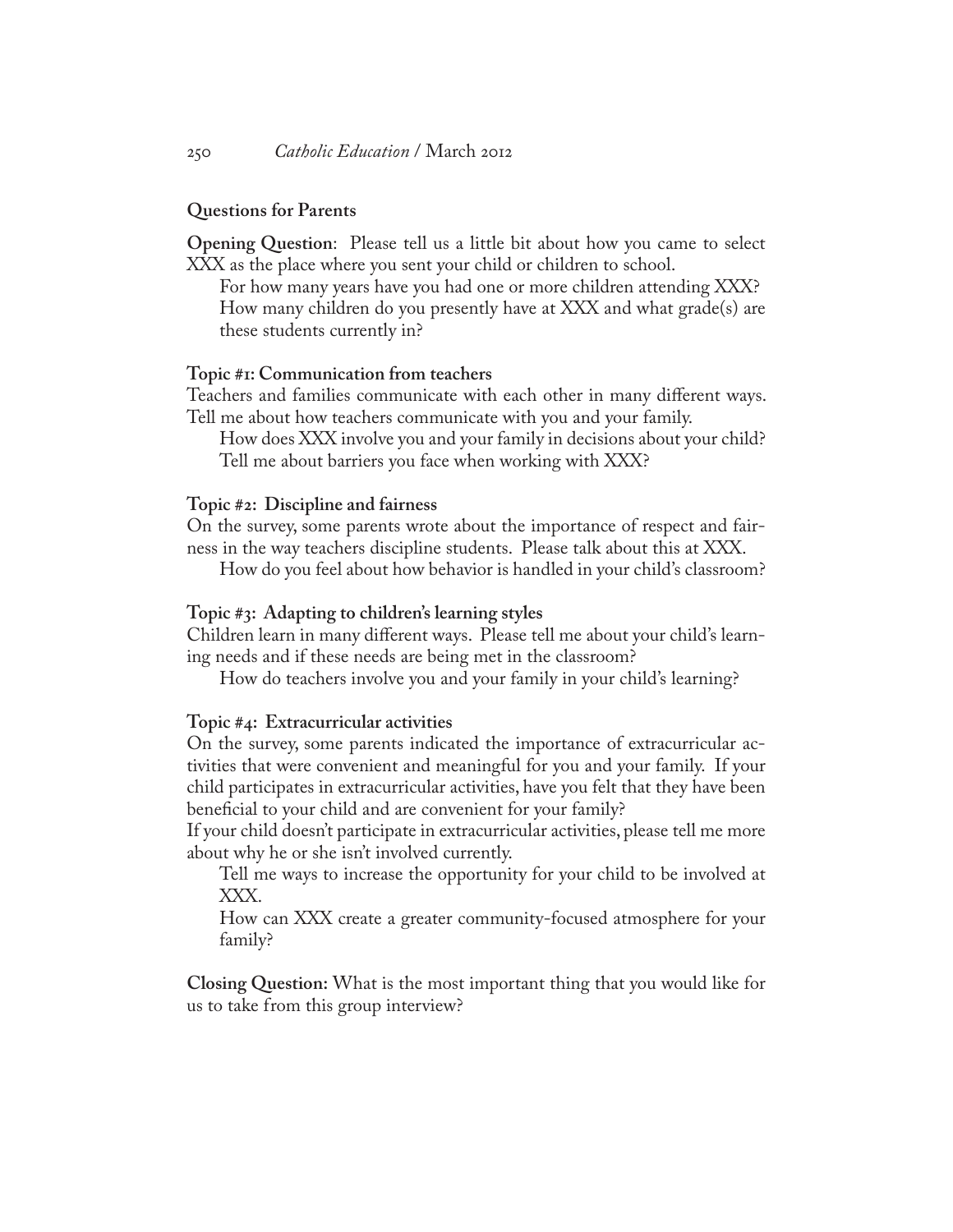## **Appendix II**

## **Summative Individual Interview Questions with Parents, Educators, and School Principal**

## **Questions for Parents**

**Opening Question:** Tell me about your experience with the progress reports this year.

## **Follow-Up Questions:**

1. Did this communication system achieve its goals? Why or why not?

2. Have you noticed any difference in your relationship with your child's teacher(s) this year and, if so, do you feel that this communication system played a role in this change?

3. What recommendations would you make related to teacher/family communication for next year?

## **Questions for Educators**

**Opening Question:** Tell me about your experience with the progress reports this year.

### **Follow-Up Questions:**

1. Did this communication system achieve its goals? Why or why not?

2. Have you noticed any difference in your relationship with your students' families this year and, if so, do you feel that this communication system played a role in this change?

3. What recommendations would you make related to teacher/family communication for next year?

## **Questions for School Principal**

**Opening Question:** Why was it important for you to focus on family/school collaboration at XXX?

### **Follow-Up Questions:**

- 1. Tell me about your experience with the progress reports this year.
- 2. Did this communication system achieve its goals? Why or why not?
- 3. Have you noticed any difference in the nature and quality of family/teacher